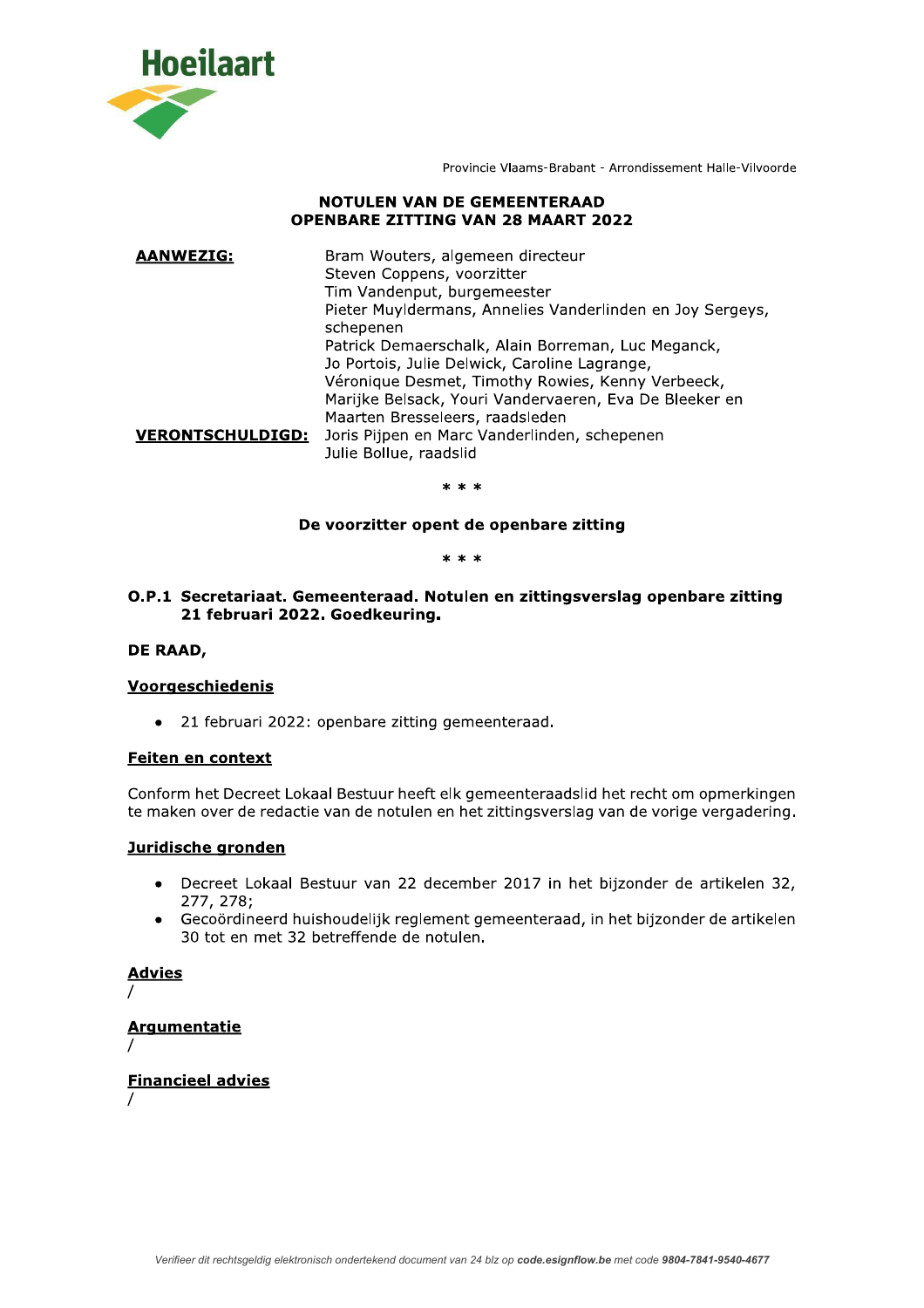#### **BESLUIT:** eenparig aangenomen

#### Enig artikel

De raad keurt de notulen en het zittingsverslag van de openbare zitting van 21 februari 2022 goed.

Verantwoordelijke ambtenaar: Bram Wouters Bevoegd lid van college: Tim Vandenput

#### **Uittreksel voor:**

Klassement gemeenteraad.

 $***$ 

## O.P.2 Technische dienst. Heraanleg wegenis G.Dekleermaekerstraat. -Goedkeuring lastvoorwaarden en gunningswijze.

#### DE RAAD.

#### Voorgeschiedenis

In het kader van de opdracht "Heraanleg wegenis G.Dekleermaekerstraat." werd een bestek met nr. 2018-103 opgesteld door Studiebureau MESO, Jan Mulsstraat 132 b 0201 te 1853 Strombeek-Bever.

#### Feiten en context

In bijlage het aanbestedingsdossier opgesteld door Studiebureau MESO, Jan Mulsstraat 132 b 0201 te 1853 Strombeek-Bever.

#### Juridische gronden

- De wet van 29 juli 1991 betreffende de uitdrukkelijke motiveringsplicht van  $\bullet$ bestuurshandelingen, en latere wijzigingen.
- Het Bestuursdecreet van 7 december 2018.
- Het Decreet Lokaal Bestuur van 22 december 2017, meer bepaald artikelen 326 tot en met 341 betreffende het bestuurlijk toezicht.
- De wet van 17 juni 2013 betreffende de motivering, de informatie en de rechtsmiddelen inzake overheidsopdrachten, bepaalde opdrachten voor werken, leveringen en diensten en concessies, en latere wijzigingen.
- De wet van 17 juni 2016 inzake overheidsopdrachten, meer bepaald artikel 36.
- Het koninklijk besluit van 14 januari 2013 tot bepaling van de algemene uitvoeringsregels van de overheidsopdrachten, en latere wijzigingen.
- Het koninklijk besluit van 18 april 2017 betreffende plaatsing overheidsopdrachten klassieke sectoren, en latere wijzigingen.
- Het Decreet Lokaal Bestuur van 22 december 2017, meer bepaald artikel 56, § 3, 6°, waarbij de gemeenteraad delegatie van bevoegdheden kan verlenen aan het college van burgemeester en schepenen inzake vaststelling van de plaatsingsprocedure en de voorwaarden van overheidsopdrachten als de opdracht nominatief door de gemeenteraad aan het college van burgemeester en schepenen is toevertrouwd.

# **Advies**

 $\prime$ 

## **Argumentatie**

Er wordt voorgesteld de opdracht te gunnen bij wijze van de openbare procedure.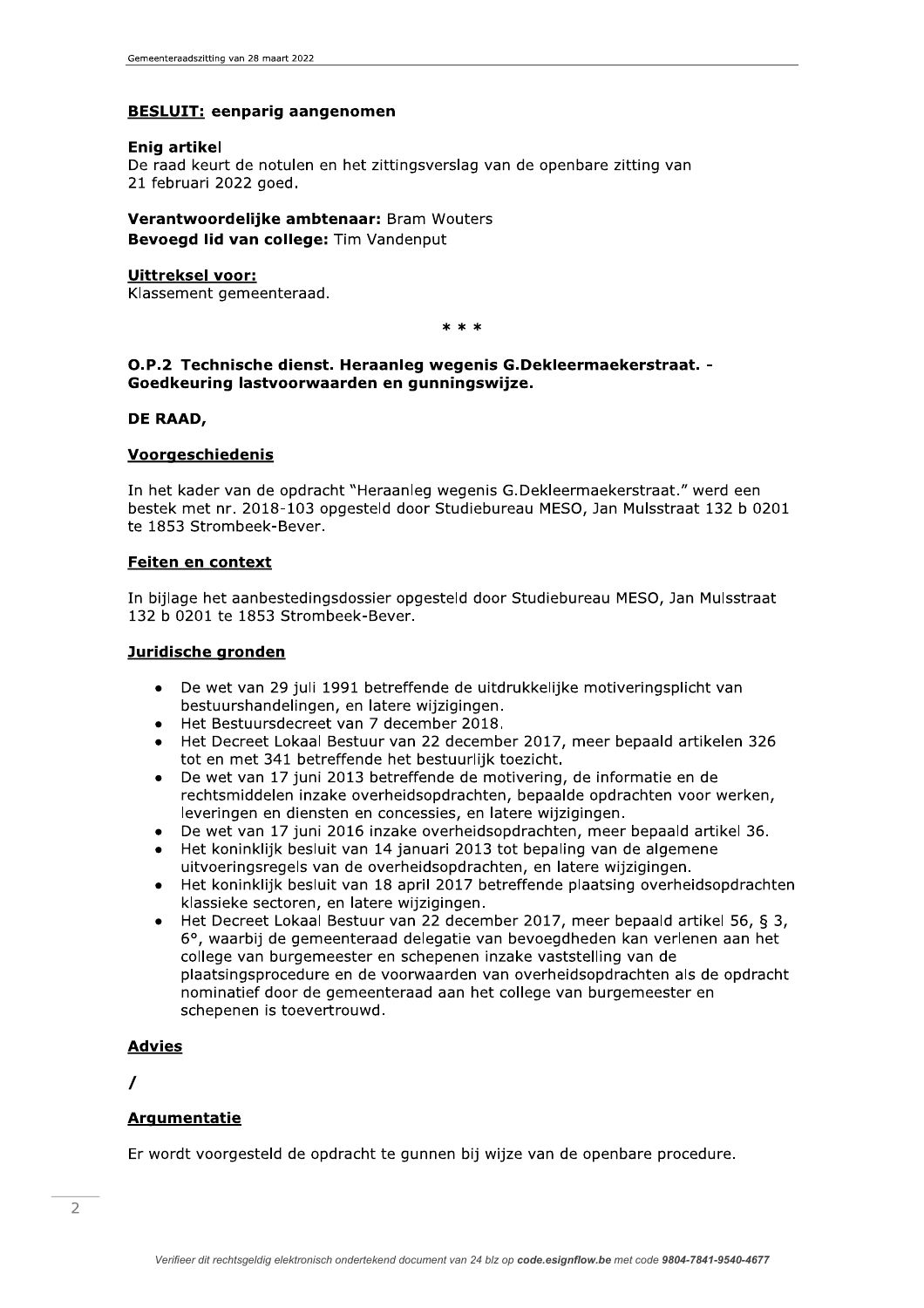# **Financieel advies**

| financiële gevolgen<br>voorzien: | $IP-2.1.011$<br>$AP-2.1$<br>0200-30/224007 | beschikbaar:<br>372.526,91 euro |
|----------------------------------|--------------------------------------------|---------------------------------|
|                                  |                                            |                                 |

Visum G 2022 010: Er wordt vastgesteld dat op datum van 11/03/2022 voor bovenvermelde uitgave voldoende krediet beschikbaar is om het voorgestelde bedrag te betalen.

#### **BESLUIT:**

14 stemmen voor: Tim Vandenput, Pieter Muyldermans, Annelies Vanderlinden, Joy Sergeys, Luc Meganck, Julie Delwick, Caroline Lagrange, Véronique Desmet, Timothy Rowies, Kenny Verbeeck, Marijke Belsack, Eva De Bleeker, **Maarten Bresseleers en Steven Coppens** 4 stemmen tegen: Patrick Demaerschalk, Alain Borreman, Jo Portois en **Youri Vandervaeren** 

Artikel 1

De gemeenteraad keurt het bestek met nr. 2018-103 voor de opdracht "Heraanleg wegenis G.Dekleermaekerstraat.", opgesteld door Studiebureau MESO, Jan Mulsstraat 132 b 0201

te 1853 Strombeek-Bever goed. De lastvoorwaarden worden vastgesteld zoals voorzien in het bestek en zoals opgenomen in de algemene uitvoeringsregels van de overheidsopdrachten voor aannemingen van werken, leveringen en diensten.

Artikel 2

Bovengenoemde opdracht wordt gegund bij wijze van de openbare procedure.

Artikel 3

De aankondiging van de opdracht wordt ingevuld en bekendgemaakt op nationaal niveau.

Verantwoordelijke ambtenaar: Kris Lahave Bevoegd lid van college: Marc Vanderlinden

#### **Uittreksel voor:**

Technische dienst

 $* * *$ 

# O.P.3 Dienst Mobiliteit. Aanvullend reglement Baron de Man d'Attenrodestraat. Goedkeuring.

#### DE RAAD,

## **Voorgeschiedenis**

Verwijzend naar collegepunt op 31 januari 2022: Dienst Mobiliteit. Opmaak definitieve plan Vlaanderveldlaan - Ch. Melottestraat na bewonersvergadering. Uitvoering.

#### Feiten en context

In bijlage voegen we een situatieplan.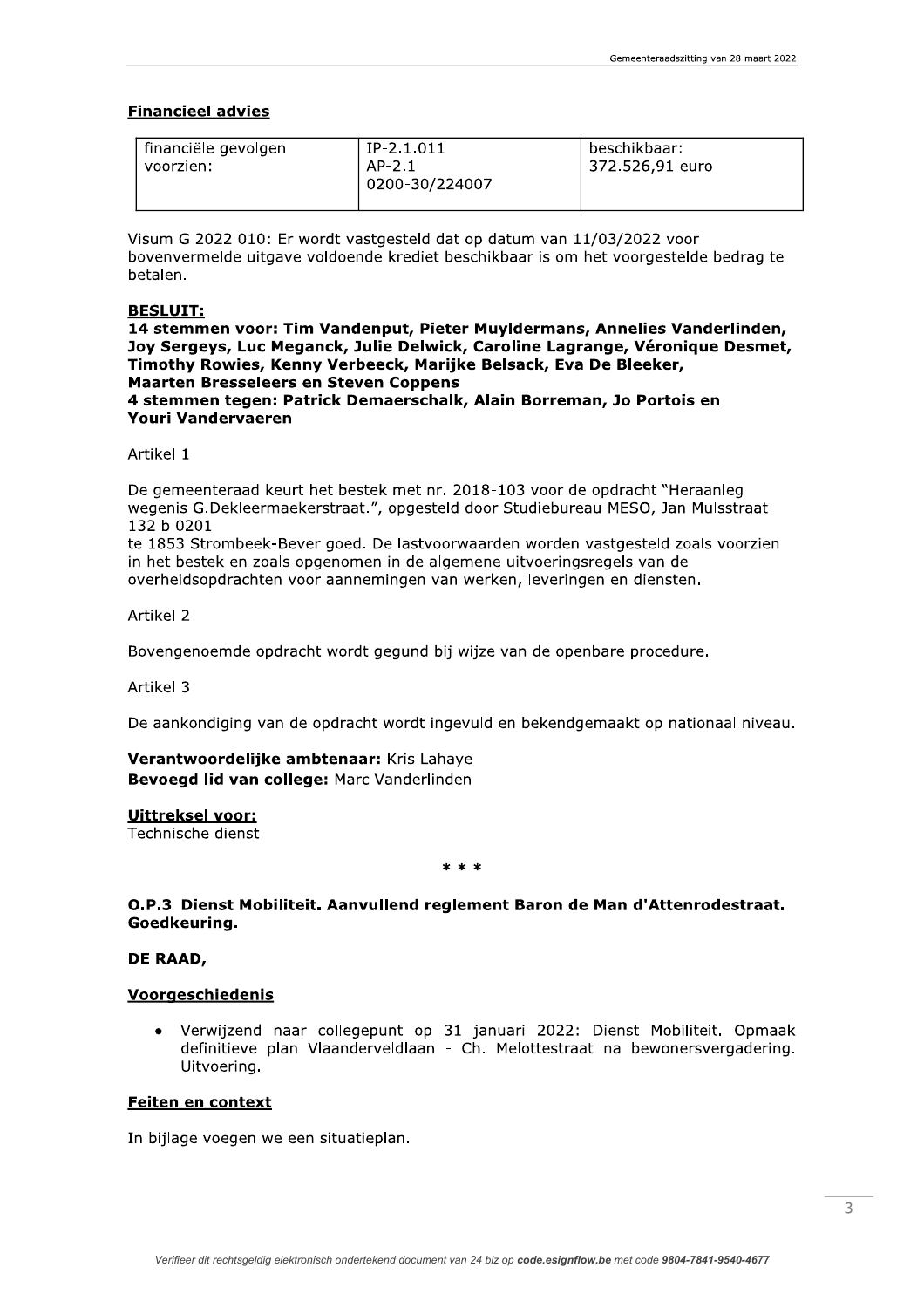#### Juridische gronden

- Nieuwe gemeentewet van 24 juni 1988.  $\bullet$
- Gemeentedecreet van 15 juli 2005.  $\bullet$
- Wet betreffende de politie over het wegverkeer, gecoördineerd bij koninklijk besluit van 16 maart 1968.
- Decreet van 16 mei 2008 betreffende de aanvullende reglementen op het wegverkeer en de plaatsing en bekostiging van de verkeerstekens.
- Het koninklijk besluit van 1 december 1975 houdende algemeen reglement op de politie van het wegverkeer en van het gebruik van de openbare weg.
- Het ministerieel besluit van 11 oktober 1976 waarbij de minimumafmetingen en de bijzondere plaatsingsvoorwaarden van de verkeerstekens worden bepaald.
- Het besluit van de Vlaamse Regering van 23 januari 2009 betreffende de aanvullende reglementen op het wegverkeer en de plaatsing en bekostiging van de verkeerstekens.
- De omzendbrief M.O.B. 2009/01 van 3 april 2009.

## **Advies**

 $\prime$ 

# **Argumentatie**

Op de Baron de Man d'Attenrodestraat, ter hoogte van het kruispunt met de Vlaanderveldlaan, wordt een oversteekplaats voor voetgangers aangelegd. Deze maatregel wordt kenbaar gemaakt door middel van witte banden, evenwijdig met de as van de rijbaan, zoals bepaald in artikel 76.3 van het KB van 01/12/1975.

#### **Financieel advies**

Geen financiële gevolgen

## **BESLUIT: eenparig aangenomen**

# **Artikel 1**

Op de Baron de Man d'Attenrodestraat, ter hoogte van het kruispunt met de Vlaanderveldlaan, wordt een oversteekplaats voor voetgangers aangelegd. Deze maatregel wordt kenbaar gemaakt door middel van witte banden, evenwijdig met de as van de rijbaan, zoals bepaald in artikel 76.3 van het KB van 01/12/1975. De gemeenteraad keurt dit goed.

## **Artikel 2**

Dit aanvullend reglement wordt ter kennisgeving overgemaakt aan de afdeling Beleid Mobiliteit en Verkeersveiligheid, Departement mobiliteit en Openbare Werken, Vlaamse Overheid, Koning Albert II-laan 20 bus 2, 1000 Brussel.

# Verantwoordelijke ambtenaar: Christophe Bettens Bevoegd lid van college: Pieter Muyldermans

## **Uittreksel voor:**

Technische dienst en afdeling Beleid Mobiliteit en Verkeersveiligheid, Departement mobiliteit en Openbare Werken, Vlaamse Overheid via mail aanvullendereglementen@mow.vlaanderen.be

 $* * *$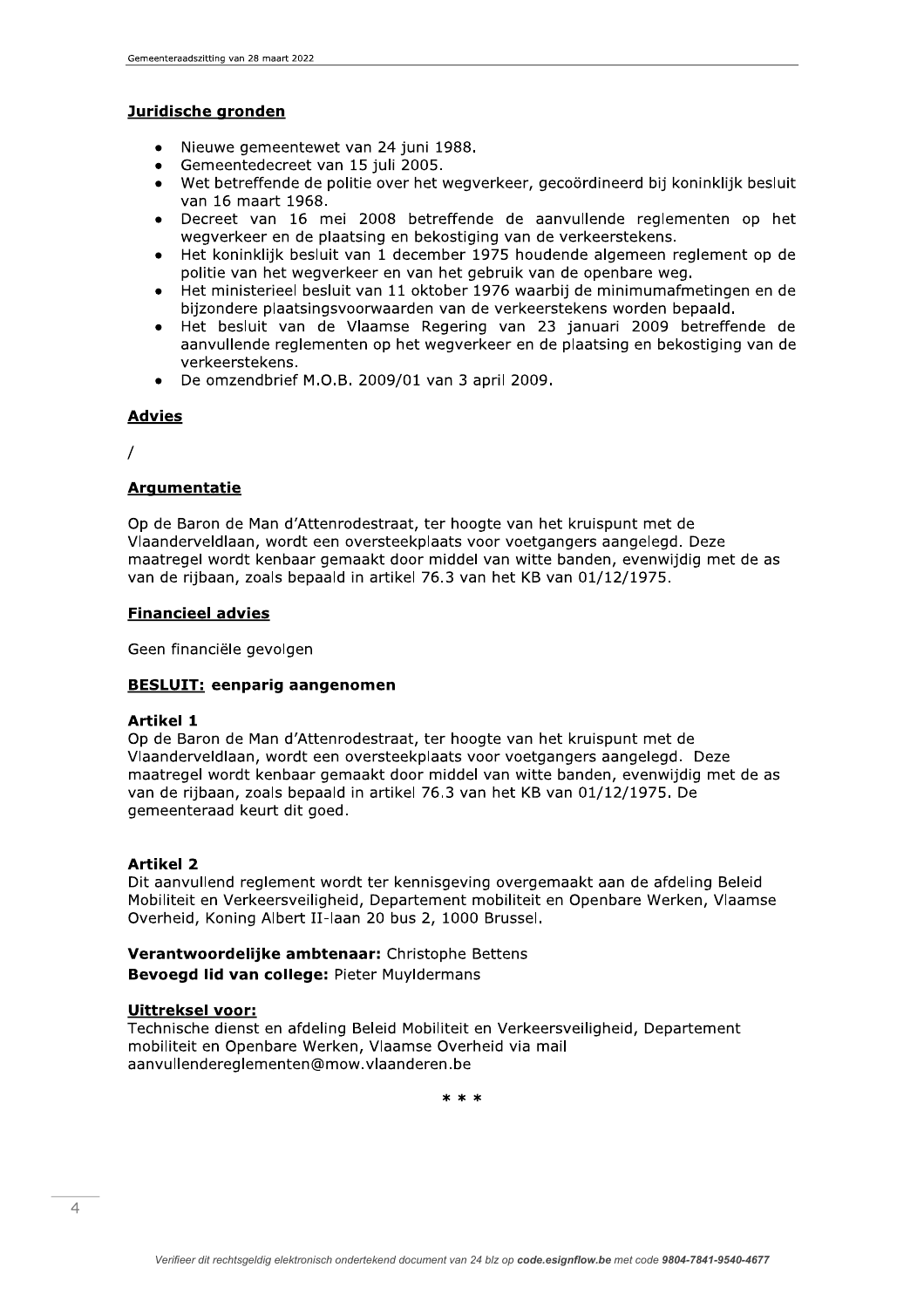Gemeenteraadszitting van 28 maart 2022<br> **O.P.4 Dienst Mobiliteit. Aanvullend reglement Overijsesteenweg. Besluit.**<br> **DE RAAD,**<br> **Voorgeschiedenis**<br>
Het lokaal bestuur Hoeilaart ontving een melding van Geneviève De Smedt,<br> laart ontving een melding van Geneviève De Smedt. Overiisesteenweg 25 te Hoeilaart. Mevrouw is slecht te been en in het bezit van een gehandicaptenkaart. Op de parking van 't Lindeke is te weinig gehandicaptenparking voorzien. De bestaande plaats wordt ingenomen door andere burgers met een gehandicaptenkaart. Mevrouw De Smedt vraagt of er een extra parkeerplaats kan ingericht worden. Substituted Burnouck Contains the Vertex of Substituted Substituted Substituted Substituted Substituted Substituted Substituted Substituted Substituted Substituted Substituted Substituted Substituted Substituted Substitute

## Feiten en context

In bijlage een plan met aanvullende verkeerstekens.

- euwe gemeentewet van 24 juni 1988:
- $\bullet$  Gelet op het decreet lokaal bestuur van 22 december 2017:
- $\bullet$  Gelet op de wet betreffende de politie over het wegverkeer, gecoördineerd bij koninklijk besluit van 16 maart 1968:
- Gelet op het decreet van 16 mei 2008 betreffende de aanvullende reglementen op het wegverkeer en de plaatsing en bekostiging van de verkeerstekens:
- $\bullet$  Gelet op het koninklijk besluit van 1 december 1975 houdende algemeen reglement op de politie van het wegverkeer en van het gebruik van de openbare weg;
- $\bullet$  Gelet op het ministerieel besluit van 11 oktober 1976 waarbij de minimumafmetingen en de biizondere plaatsingsvoorwaarden van de verkeerstekens worden bepaald;
- $\bullet$  Gelet op het besluit van de Vlaamse Regering van 23 januari 2009 betreffende de aanvullende reglementen op het wegverkeer en de plaatsing en bekostiging van de verkeerstekens:
- $\bullet$  Gelet op de omzendbrief M.O.B. 2009/01 van 3 april 2009:
- $\bullet$  Gelet op de omzendbrief M.O.B. 25 04 2003 betreffende de parkeerplaatsen, voorbehouden voor mensen met een handicap:
- $\bullet$  Gelet op het aanvullend reglement van 23 december 2004 betreffende het aanbrengen van parkeerzones:
- $\bullet$  Overwegende dat de hierna voorziene maatregelen gemeenteweg betreffen:
- $\bullet$  Overwegende dat de Overijsesteenweg zich in een zone 50 bevindt:
- one 30 bevindt:
- Overwegende bijgevoegd signalisatieplan:

• Overwegende d<br>• Overwegende d<br>• Overwegende b<br>**Advies**<br>/<br>**Argumentatie**<br>Op de parking 't Linde<br>voor mindervaliden ing<br>Financieel advies<br>Geen financiële gevolg ng 't Lindeke (Koldamstraat/Overiisesteenweg) wordt een extra parkeerplaats voor mindervaliden ingericht.

# **Financieel advies**

Geen financiële gevolgen.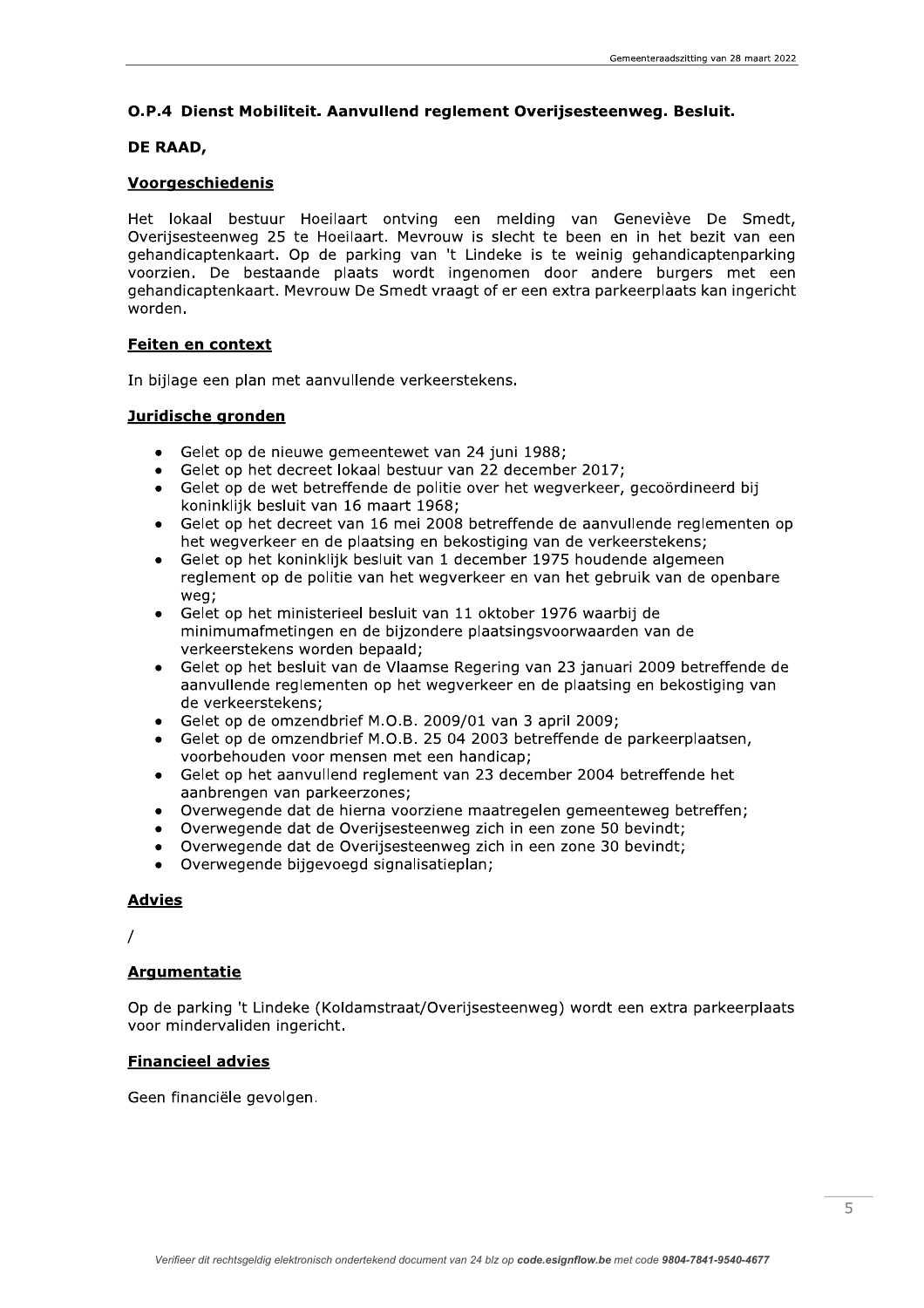# **BESLUIT: eenparig aangenomen**

#### Artikel 1

De gemeenteraad keurt op de Overijsesteenweg een extra parkeerplaats voor mensen met een handicap goed, voorzien in een parkeervak op de parking tussen Koldamstraat en Overijsesteenweg.

Deze parkeerplaats wordt gesignaleerd met het verkeersbord E9a met pictogram rolstoel. Het pictogram wordt in witte kleur op het wegdek gereproduceerd. Evenwijdig met de afbakening in wit van de parkeerplaats wordt een aangrenzend kader in blauw aangebracht met een breedte van 0,15 cm.

Artikel 2

Dit aanvullend reglement wordt ter kennisgeving overgemaakt aan de afdeling Beleid Mobiliteit en Verkeersveiligheid, Departement mobiliteit en Openbare Werken, Vlaamse Overheid, Koning Albert II-laan 20 bus 2, 1000 Brussel.

e-mail: aanvullendereglementen@mow.vlaanderen.be

Verantwoordelijke ambtenaar: Christophe Bettens **Bevoegd lid van college: Pieter Muvidermans** 

#### **Uittreksel voor:**

Dienst Mobiliteit

 $* * *$ 

# O.P.5 Dienst Mobiliteit. Aanvullend reglement Charles Melottestraat. Goedkeuring.

#### DE RAAD,

## **Voorgeschiedenis**

Verwijzend naar collegepunt op 31 januari 2022: Dienst Mobiliteit. Opmaak definitieve plan Vlaanderveldlaan - Ch. Melottestraat na bewonersvergadering. Uitvoering.

## Feiten en context

In bijlage voegen we 2 situatieplannen.

## Juridische gronden

- Het decreet lokaal bestuur van 22 december 2017.
- Wet betreffende de politie over het wegverkeer, gecoördineerd bij koninklijk besluit van 16 maart 1968.
- Decreet van 16 mei 2008 betreffende de aanvullende reglementen op het wegverkeer en de plaatsing en bekostiging van de verkeerstekens.
- Het koninklijk besluit van 1 december 1975 houdende algemeen reglement op de politie van het wegverkeer en van het gebruik van de openbare weg.
- Het ministerieel besluit van 11 oktober 1976 waarbij de minimumafmetingen en de bijzondere plaatsingsvoorwaarden van de verkeerstekens worden bepaald.
- Het besluit van de Vlaamse Regering van 23 januari 2009 betreffende de aanvullende reglementen op het wegverkeer en de plaatsing en bekostiging van de verkeerstekens.
- De omzendbrief M.O.B. 2009/01 van 3 april 2009 betreffende gemeentelijke aanvullende reglementen op de politie over het wegverkeer.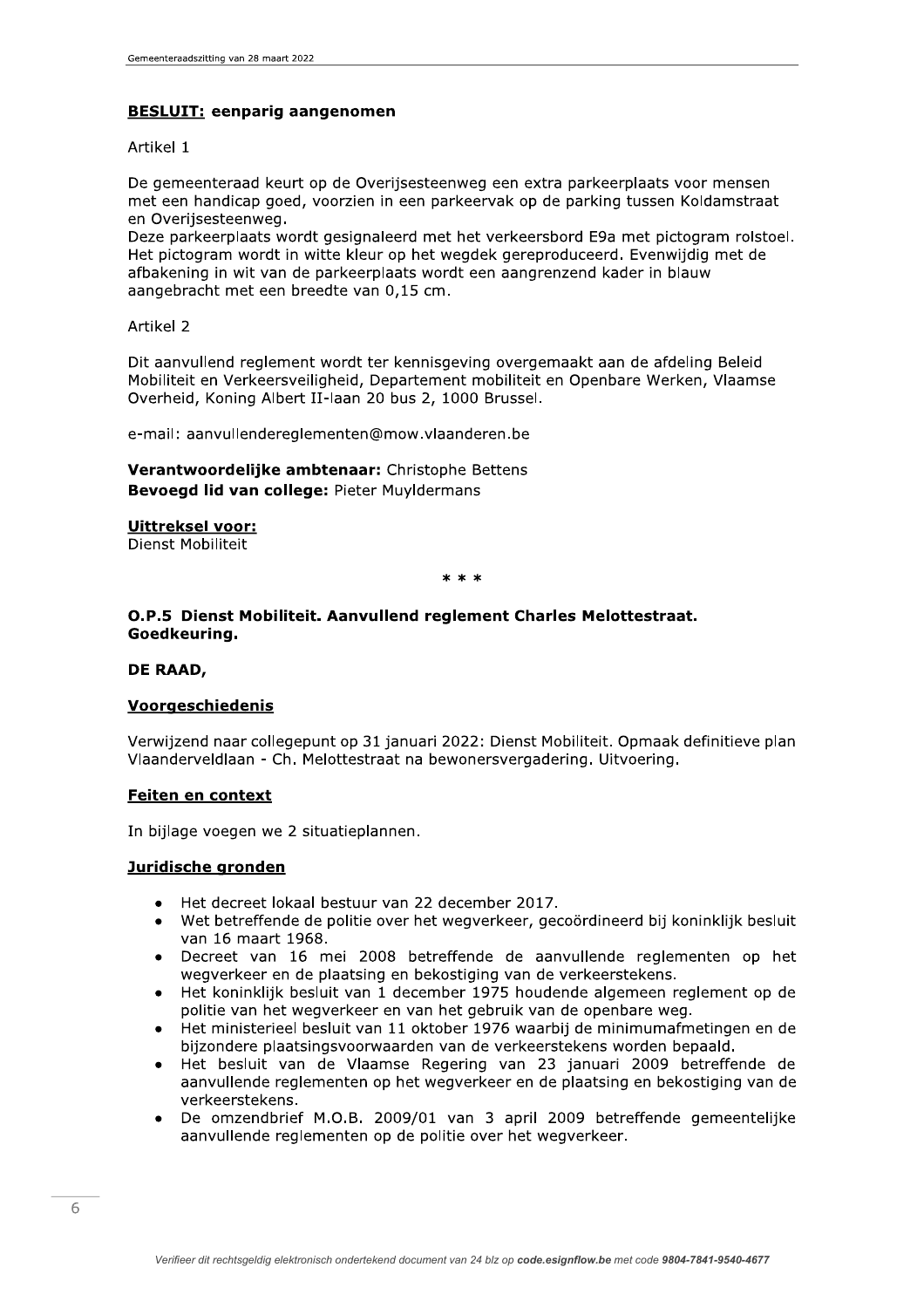- De hierna genomen maatregelen betreft een gemeenteweg bedoeld in artikel 295 van het decreet lokaal bestuur.
- Overwegende bijgevoegd signalisatieplan.

## **Advies**

 $\prime$ 

# **Argumentatie**

Er worden twee wegversmallingen aangebracht in de Charles Melottestraat.

# **Financieel advies**

| Financiële gevolgen<br>voorzien | $2022/A -$<br>$2.1.0/0290 -$<br>33/225000/GEMEE<br>NTE/CBS/IP-<br>2.1.009 | 3000 euro | bloembakken +<br>verkeerspalen en -<br>borden. |
|---------------------------------|---------------------------------------------------------------------------|-----------|------------------------------------------------|
|---------------------------------|---------------------------------------------------------------------------|-----------|------------------------------------------------|

# **BESLUIT: eenparig aangenomen**

## **Artikel 1**

Er worden twee wegversmallingen aangebracht in de Charles Melottestraat waarbij het gemotoriseerd verkeer de wegversmalling slechts in één richting tegelijk kan kruisen:

- Één tussen het kruispunt met de Albert I-laan en het kruispunt met de Rozelaarlaan: voorrang voor verkeer dat richting Terhulpsesteenweg rijdt.
- Één ter hoogte van de Charles Melottestraat nummer 10: voorrang voor verkeer  $\bullet$ dat richting Terhulpsesteenweg rijdt.

## **Artikel 2**

Deze wegversmallingen zullen aangeduid worden met verkeersborden D1 langsheen beide zijden.

# **Artikel 3**

De voorrangsregel wordt gesignaleerd door de plaatsing van de borden B19 en B21 die de voorrangssituatie aanduiden ter hoogte van elke wegversmalling.

# **Artikel 4**

De wegversmallingen en verkeersborden worden door de zorgen en op de kosten van het gemeentebestuur geplaatst.

# **Artikel 5**

Dit aanvullend reglement wordt ter kennisgeving overgemaakt aan de afdeling Beleid Mobiliteit en Verkeersveiligheid, Departement mobiliteit en Openbare Werken, Vlaamse Overheid, Koning Albert II-laan 20 bus 2, 1000 Brussel. e-mail: aanvullendereglementen@mow.vlaanderen.be

# Verantwoordelijke ambtenaar: Christophe Bettens Bevoegd lid van college: Pieter Muyldermans

## **Uittreksel voor:**

Technische dienst en afdeling Beleid Mobiliteit en Verkeersveiligheid, Departement mobiliteit en Openbare Werken, Vlaamse Overheid via mail aanvullendereglementen@mow.vlaanderen.be

 $* * *$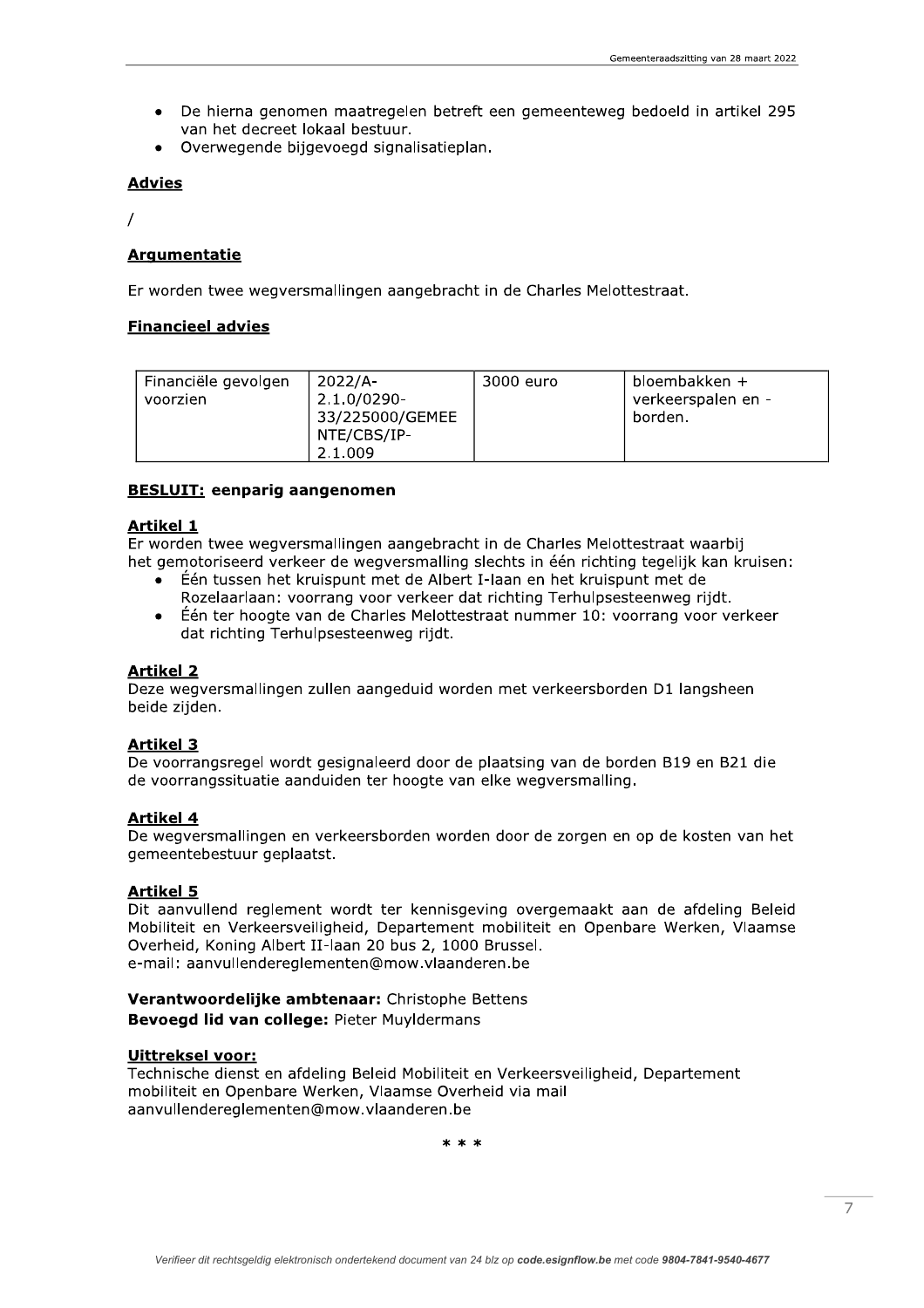# O.P.6 Dienst Mobiliteit. Aanvullend reglement Vlaanderveldlaan. Goedkeuring.

#### DE RAAD,

# Voorgeschiedenis

Verwijzend naar collegepunt op 31 januari 2022: Dienst Mobiliteit. Opmaak definitieve plan Vlaanderveldlaan - Ch. Melottestraat na bewonersvergadering. Uitvoering.

# **Feiten en context**

In bijlage voegen we 1 situatieplan.

# Juridische gronden

- · Het decreet lokaal bestuur van 22 december 2017.
- · Wet betreffende de politie over het wegverkeer, gecoördineerd bij koninklijk besluit van 16 maart 1968.
- Decreet van 16 mei 2008 betreffende de aanvullende reglementen op het wegverkeer en de plaatsing en bekostiging van de verkeerstekens.
- · Het koninklijk besluit van 1 december 1975 houdende algemeen reglement op de politie van het wegverkeer en van het gebruik van de openbare weg.
- · Het ministerieel besluit van 11 oktober 1976 waarbij de minimumafmetingen en de bijzondere plaatsingsvoorwaarden van de verkeerstekens worden bepaald.
- · Het besluit van de Vlaamse Regering van 23 januari 2009 betreffende de aanvullende reglementen op het wegverkeer en de plaatsing en bekostiging van de verkeerstekens.
- De omzendbrief M.O.B. 2009/01 van 3 april 2009 betreffende gemeentelijke aanvullende reglementen op de politie over het wegverkeer.
- · De hierna genomen maatregelen betreft een gemeenteweg bedoeld in artikel 295 van het decreet lokaal bestuur.
- · Overwegende bijgevoegd signalisatieplan.

# **Advies**

# **Argumentatie**

Er wordt een wegversmallingen aangebracht in de Vlaanderveldlaan.

# **Financieel advies**

Financiële gevolgen voorzien: opgenomen in aanvullend reglement Charles Melottestraat.

## **BESLUIT:**

14 stemmen voor: Tim Vandenput, Pieter Muyldermans, Annelies Vanderlinden, Joy Sergeys, Luc Meganck, Julie Delwick, Caroline Lagrange, Véronique Desmet, Timothy Rowies, Kenny Verbeeck, Marijke Belsack, Eva De Bleeker, **Maarten Bresseleers en Steven Coppens** 4 onthoudingen: Patrick Demaerschalk, Alain Borreman, Jo Portois en Youri Vandervaeren

## **Artikel 1**

Er wordt een wegversmalling aangebracht in de Vlaanderveldlaan waarbij het gemotoriseerd verkeer de wegversmalling slechts in één richting tegelijk kan kruisen, ter hoogte van de Vlaanderveldlaan nummer 62: voorrang voor verkeer dat richting Terhulpsesteenweg riidt.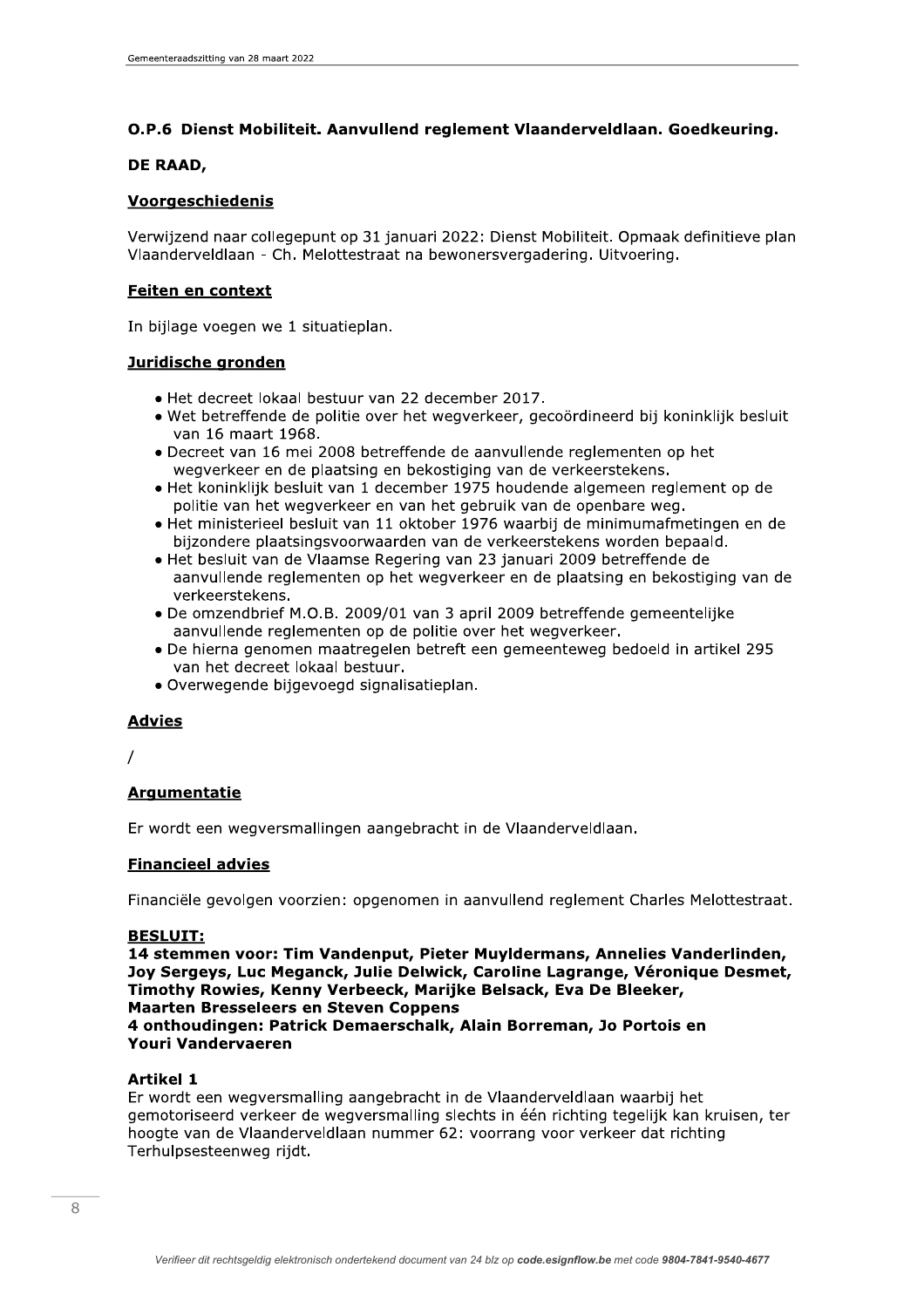## **Artikel 2**

Deze wegversmalling zal aangeduid worden met verkeersborden D1 langsheen beide zijden.

#### **Artikel 3**

De voorrangsregel wordt gesignaleerd door de plaatsing van de borden B19 en B21 die de voorrangssituatie aanduiden ter hoogte van elke wegversmalling.

#### **Artikel 4**

De wegversmallingen en verkeersborden worden door de zorgen en op de kosten van het gemeentebestuur geplaatst.

#### **Artikel 5**

Dit aanvullend reglement wordt ter kennisgeving overgemaakt aan de afdeling Beleid Mobiliteit en Verkeersveiligheid, Departement mobiliteit en Openbare Werken, Vlaamse Overheid, Koning Albert II-laan 20 bus 2, 1000 Brussel. e-mail: aanvullendereglementen@mow.vlaanderen.be

# Verantwoordelijke ambtenaar: Christophe Bettens Bevoegd lid van college: Pieter Muyldermans

## **Uittreksel voor:**

Technische dienst en afdeling Beleid Mobiliteit en Verkeersveiligheid, Departement mobiliteit en Openbare Werken, Vlaamse Overheid via mail aanvullendereglementen@mow.vlaanderen.be

 $* * *$ 

## O.P.7 Milieu. Samenwerkingsovereenkomst Haviland zonnepanelen met burgercoöperatie. Besluit.

# DE RAAD,

## Voorgeschiedenis

- 27 januari 2020: Haviland organiseert een aanbesteding voor het plaatsen en onderhouden van zonnepanelen en leveren van energie met burgercoöperatie op daken van openbare gebouwen. Alle vennoten van Haviland kunnen gebruik maken van deze raamovereenkomst.
- 10 april 2020: start van de raamovereenkomst.
- 23 november 2021: bespreking Druifkracht voor de plaatsing van zonnepanelen op onze openbare gebouwen.
- 3 december 2021: ontvangst haalbaarheidsstudie van Druifkracht voor de plaatsing van zonnepanelen op de loods en de woonzorgsite.
- 09 april 2022: einddatum van de raamovereenkomst.

#### Feiten en context

De gemeente engageerde zich, met de ondertekening van het burgemeestersconvenant, om een actief en ambitieus klimaatbeleid uit te voeren.

Eén van de mogelijke projecten om het beleid uit te voeren is het plaatsen van zonnepanelen op de daken van onze gemeentelijke gebouwen.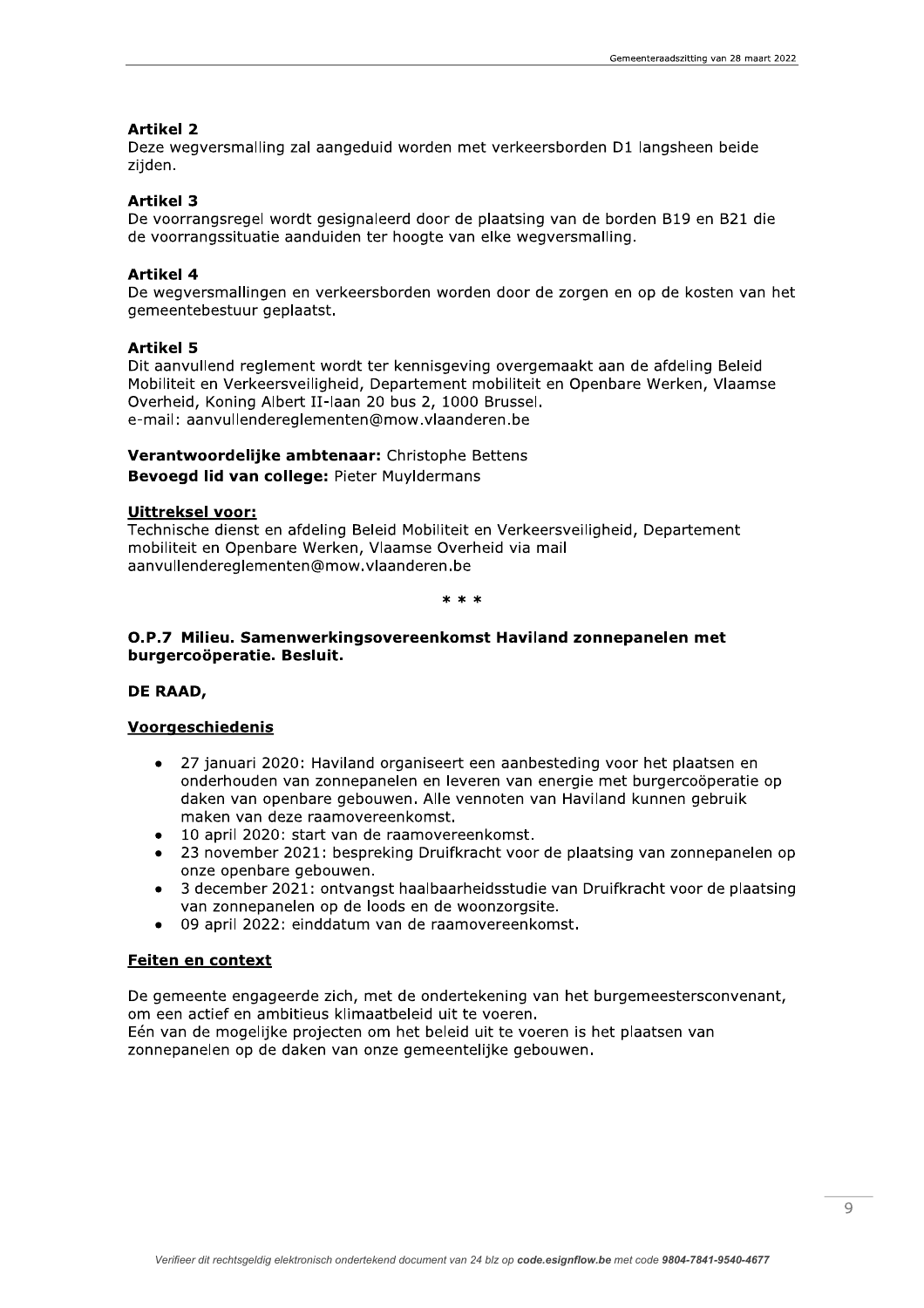Voor de plaatsing van zonnepanelen op openbare gebouwen heeft Haviland een raamovereenkomst uitgeschreven. Samen met collega-coöperaties Ecopower, Noordlicht, Pajapower en Klimaan heeft Druifkracht de aanbesteding gewonnen. Binnen dit raamcontract kunnen openbare besturen eenvoudig zonnepanelen laten plaatsen op hun gebouwen, met burgercoöperatie. Zo besparen ze kosten, energie en verminderen ze hun CO2-uitstoot. De coöperaties voeren het werk uit en ontzorgen zo de Lokale Overheid.

Druifkracht is een burger energie coöperatie met haar werkgebied in en om de Druivenstreek. Het doel van onze coöperatie is de CO2-uitstoot te helpen terugdringen binnen dit gebied.

Druifkracht financiert de PV installatie voor 100% met geld van burgers uit de Druivenstreek, ze verzorgen de technische studie en de installatie.

Zij staan in voor de exploitatie en onderhoud van de installatie, en garanderen de goede werking ervan voor de duur van de exploitatieperiode (10, 15 of 20 jaar).

De gebouwgebruiker krijgt de hernieuwbare stroom van eigen dak geleverd tegen een lager tarief dan momenteel wordt betaald voor (grijze) stroom van de huidige leverancier. Het gebouw blijft aangesloten op het net zodat men altijd gegarandeerd is van een ononderbroken stroomvoorziening.

Na 10, 15 tot 20 jaar wordt de volledige PV installatie tegen symbolische bedrag aangeboden aan de gebouweigenaar die er dan naar verwachting nog 10 tot 15 jaar gebruik van zal kunnen maken.

De haalbaarheidsstudie is kosteloos.

Dit project kan binnen het Burgemeestersconvenant opgenomen worden in het gemeentelijk klimaatactieplan onder de sleutelsectoren 'lokale productie hernieuwbare energie' en 'gemeentelijke gebouwen'.

## **Juridische gronden**

• Decreet Lokaal Bestuur, afdeling 3, artikel 41, §3.

## **Advies**

# **Argumentatie**

Een meervoudig doel is verbonden aan het plaatsen van zonnepanelen op onze openbare gebouwen d.m.v. burgercoöperatie:

- We maken gebruik van hernieuwbare energie. Als openbaar bestuur nemen we hier een voorbeeldfunctie in en verkleinen we onze ecologisch voetafdruk.
- We betrekken de lokale burgers via burgerparticipatie, ze worden geïnformeerd  $\bullet$ via een voortraject en kunnen daarna mee investeren in het plaatsen van zonnepanelen op openbare gebouwen.
- De kostenbesparing voor de gemeente bestaat uit de besparing op de  $\bullet$ elektriciteitsfactuur door de rechtstreekse afname van elektriciteit afkomstig van de zonne-installatie.

Ondertussen werd een haalbaarheidsstudie opgemaakt door Druifkracht en volgende gebouwen komen in aanmerking voor de plaatsing van een PV-installatie:

- Loods
- Woonzorgsite

Om de plaatsing van zonnepanelen op de loods en het woonzorgcentrum mogelijk te maken, gebruik makende van de raamovereenkomst die Haviland heeft opgemaakt, dient de samenwerkingsovereenkomst (in bijlage) te worden goedgekeurd en ondertekend.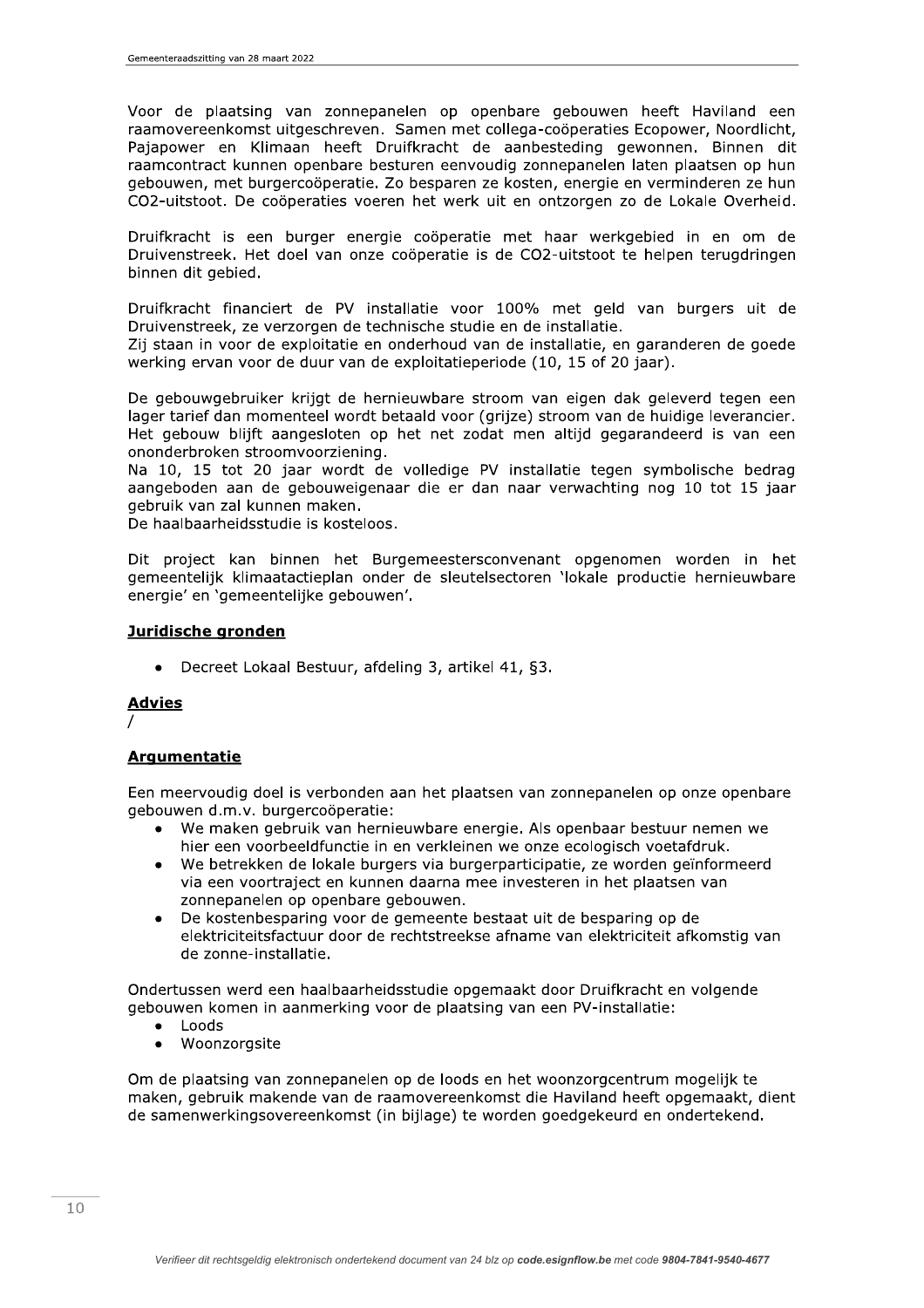Tussen de gemeente en de energiecoörperatie dient alsnog een overeenkomst per gebouw alsook een overeenkomst tot vestiging van een recht van opstal voor de plaatsing en exploitatie van de PV-installatie worden opgemaakt. Dit wordt in een apart besluit opgenomen.

## **Financieel advies**

| Financiële gevolgen   Actie: A-3.1.2<br>voorzien | AR: 643000                 | l Offerte: 1.328 euro<br>Huidig saldo krediet: 109.369,40 euro |
|--------------------------------------------------|----------------------------|----------------------------------------------------------------|
|                                                  | BI: 0350-32<br>IP: IP-GEEN | Saldo na vastlegging: 108.041,40 euro                          |

## **BESLUIT:** eenparig aangenomen

De gemeenteraad keurt de samenwerkingsovereenkomst zonnepanelen met burgercoöperatie met Haviland goed.

# Verantwoordelijke ambtenaar: Kaat Goris Bevoegd lid van college: Joy Sergeys

#### **Uittreksel voor:**

Milieudienst

 $* * *$ 

#### O.P.8 Milieu. Overeenkomst per gebouw en overeenkomst tot vestiging van een recht van opstal voor de plaatsing en exploitatie van een PV-Installatie door Druifkracht. Besluit.

#### DE RAAD,

## Voorgeschiedenis

- 27/01/2020: Haviland organiseert een aanbesteding voor het plaatsen en  $\bullet$ onderhouden van zonnepanelen en leveren van energie met burgercoöperatie op daken van openbare gebouwen. Alle vennoten van Haviland kunnen gebruik maken van deze raamovereenkomst.
- 10/04/2020: start van de raamovereenkomst.
- · 23/11/2021: bespreking Druifkracht voor de plaatsing van zonnepanelen op onze openbare gebouwen.
- · 2/12/2021: ontvangst haalbaarheidsstudie van Druifkracht voor de plaatsing van zonnepanelen op de loods en de woonzorgsite.
- · 09/04/2022: einddatum van de raamovereenkomst.

# Feiten en context

De gemeente engageerde zich, met de ondertekening van het burgemeestersconvenant, om een actief en ambitieus klimaatbeleid uit te voeren.

Eén van de mogelijke projecten om het beleid uit te voeren is het plaatsen van zonnepanelen op de daken van onze gemeentelijke gebouwen.

Op 2 december 2021 werd ons per e-mail de haalbaarheidsstudie overgemaakt door Druifkracht voor de plaatsing van zonnepanelen op de gemeentelijke loods en op het woonzorgcentrum Hof Ten Doenberghe (zie bijlage).

Druifkracht is een burger energie coöperatie met haar werkgebied in en om de Druivenstreek. Het doel van onze coöperatie is de CO2-uitstoot te helpen terugdringen binnen dit gebied en dit door de plaatsing van zonne-installaties te financieren en in te staan voor de volledige exploitatie en onderhoud gedurende de contractperiode.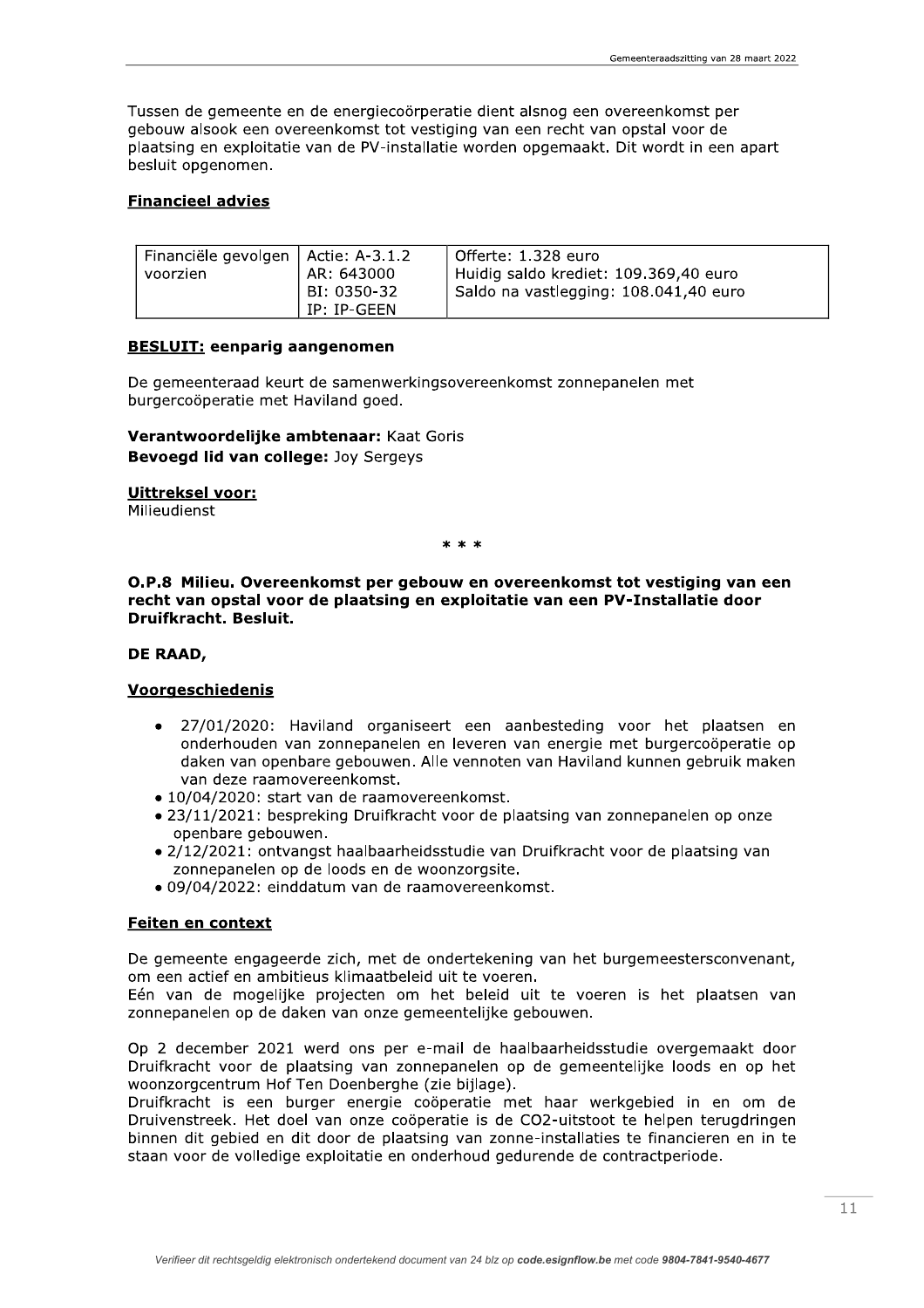De plaatsing van zonnepanelen op openbare gebouwen kan via de raamovereenkomst die Haviland heeft uitgeschreven, worden toegekend aan Druifkracht (zie apart besluit<br>'zonnepanelen met burgercoöperatie tussen de gemeente Hoeilaart en Haviland') et burgercoöperatie tussen de gemeente Hoeilaart en Haviland')

Naast deze samenwerkingsovereenkomst met Haviland moet ook een overeenkomst per gebouw en vestiging van opstalrecht met Druifkracht worden goedgekeurd door de aemeenteraad. Beze samenwerkingsovereenkomst met<br>
deze samenwerkingsovereenkomst met<br>
v en vestiging van opstalrecht met l<br>
nteraad.<br>
ge de modelovereenkomsten voor strc<br>
n van een recht van opstal.<br>
dkeuring van de overeenkomsten zal D

In bijlage de modelovereenkomsten voor stroomlevering aan de twee gebouwen en het vestigen van een recht van opstal.

Na goedkeuring van de overeenkomsten zal Druifkracht nog een stabiliteitsstudie uitvoeren voor de plaatsing van een PV-installatie op de gemeentelijke loods. De verwachting is dat het dak de beperkte hoeveelheid zonnepanelen zal kunnen dragen.

Hierna kan overgegaan worden tot de uitvoering van de projecten.

Na uitvoering wordt de PV-installatie gekeurd.

In de haalbaarheidsstudie wordt meer informatie meegegeven over de voorgestelde projecten. Er kan gekozen worden voor een contractformule waarbij Druifkracht de installatie 10, 15 ofwel 20 jaar lang exploiteert.

beenteraad.<br>
iglage de modelovereenkomsten voor stigen van een recht van opstal.<br>
igen van een recht van opstal.<br>
igen van een recht van opstal.<br>
igen van een PV-installatie op dak de beperkte hoeveelheid zonnepane<br>
ma kan De exploitatieperiode van de zonnepanelen is een financiële beslissing. Een raming van de financiële berekening van de verschillende contractduren zijn opgenomen in de haalbaarheidsstudie. Hieronder een overzicht:

| Gemeentelijke loods<br>Financieel voordeel per jaar $(\epsilon)$ | 10 jaar<br>$-3$ | 15 jaar<br>365 | 20 jaar<br>523 |
|------------------------------------------------------------------|-----------------|----------------|----------------|
| Financieel voordeel na $10/15/20$ jaar ( $\epsilon$ )            | $-45$           | 6.126          | 12.204         |
| Financieel voordeel na 25 jaar ( $\epsilon$ )                    | 35.591          | 30.672         | 24.890         |
|                                                                  |                 |                |                |
| WZC Hof Ten Doenberghe                                           | 10 jaar         | 15 jaar        | 20 jaar        |
| Financieel voordeel per jaar $(\epsilon)$                        | $-2.619$        | 453            | 1.559          |
| Financieel voordeel na 10/15/20 jaar $(\epsilon)$                | -34.058         | 7.602          | 36.385         |
| Financieel voordeel na 25 jaar ( $\epsilon$ )                    | 165.863         | 145.857        | 108.124        |

Bij een kortlopend contract (10 jaar) zal de stroomprijs initieel hoger zijn, maar na afloop van het contract is de zonnestroom volledig gratis.

Het financieel voordeel bestaat uit de uitsparing van de energiekost namelijk het verschil tussen het factuur van Druifkracht en de energieleverancier en het ontvangst van gratis zonnestroom na contractduur.

De levensduur van zonnepanelen bedraagt 25 à 30 jaar (met nog 80 à 85% van de initiële productiecapaciteit). De omvormers van zonnepanelen (zorgen voor het omzetten van de energie geproduceerd uit zonnepanelen naar energie welke compatibel is met huishoudtoestellen, wisselstroom, zonnepanelen produceren nl. geliikstroom) moeten aemiddeld na 10 jaar worden vervangen.

## Juridische gronden

 $\bullet$  Decreet Lokaal Bestuur, afdeling 3, artikel 41, §3.

# <u>Advies</u>

 $\frac{1}{2}$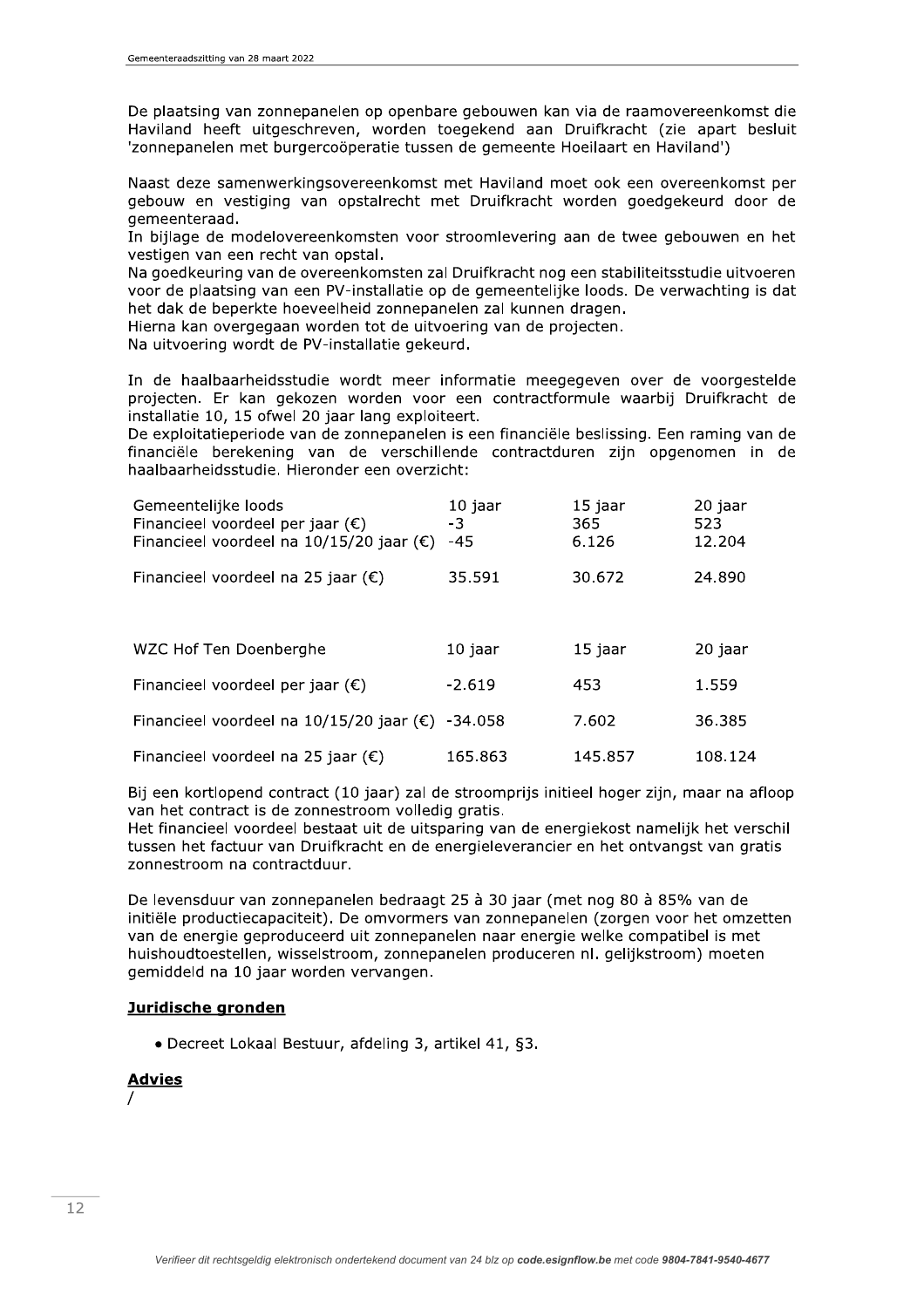# **Argumentatie**

De plaatsing van zonnepanelen op openbare gebouwen door Druifkracht heeft een meervoudig doel:

- · Gebruik maken van hernieuwbare energie: voorbeeldfunctie en reductie van ecologische voetafdruk.
- We betrekken de lokale burgers via burgerparticipatie.
- . De kostenbesparing voor de gemeente door besparing op de elektriciteitsfactuur.

Druifkracht kan de gemeente Hoeilaart met dit project het volgende bieden:

- De gemeente betaalt uitsluitend de zonnestroom die effectief door het gebouw verbruikt wordt. Dit aan een lager tarief dan stroom van het net, en 100% groen.
- Druifkracht financiert de volledige zonne-installatie.
- Druifkracht verzorgt de volledige technische studie en de installatie, ze staan in voor de exploitatie en onderhoud van de installatie, en garanderen de goede werking ervan.
- De productie van groene energie op eigen dak schermt ons gedeeltelijk af van prijsstijgingen op de markt.
- De burgers en omwonenden worden maximaal betrokken door middel van gerichte wervingscampagnes per project.
- Het gebouw blijft aangesloten op het net.
- Druifkracht verzorgt de financieringsrondes om (nieuwe lokale) coöperanten te laten bijdragen aan de financiering van lokale projecten.
- Na 10/15/20 jaar (afhankelijk van de gekozen formule) wordt de volledige installatie overgedragen aan de gemeente. Hierna kan de installatie kosteloos verder gebruikt worden, met een levensduur van minstens 25 jaar.
- Druifkracht is een erkende sociale onderneming, die een deel van haar winst  $\bullet$ gebruikt om burgers te helpen energie en kosten te besparen.

De keuze voor de contractformule is een financiële beslissing. Voor de gemeentelijke loods vraagt een contract van 10 jaar een minimale investering (45€/10 jaar). Na 10 jaar is de volledige installatie van de gemeente en is de opbrengst in zonnestroom volledige voor eigen rekening.

Voor het woonzorgcentrum is een contractduur van 10 en 15 jaar te overwegen. De investering voor de gemeente op 10 jaar is aanzienlijker. De omvormer voor grotere installaties (WZC) is ook prijziger dan voor een kleinere installatie (loods). Het risico bij een contractduur van 10 jaar dat de gemeente zal instaan voor deze kost is groter dan bij een contractduur van 15 jaar.

Een contractduur van 15 jaar vraagt geen financiële input van de gemeente.

## **Financieel advies**

Geen financiële gevolgen.

## **BESLUIT:** eenparig aangenomen

## **Artikel 1**

De gemeenteraad gaat akkoord om een exploitatieperiode aan te gaan met Druifkracht van 10 jaar voor de plaatsing van zonnepanelen op de gemeentelijke loods en een exploitatieperiode van 15 jaar voor de plaatsing van zonnepanelen op het woonzorgcentrum Hof Ten Doenberghe.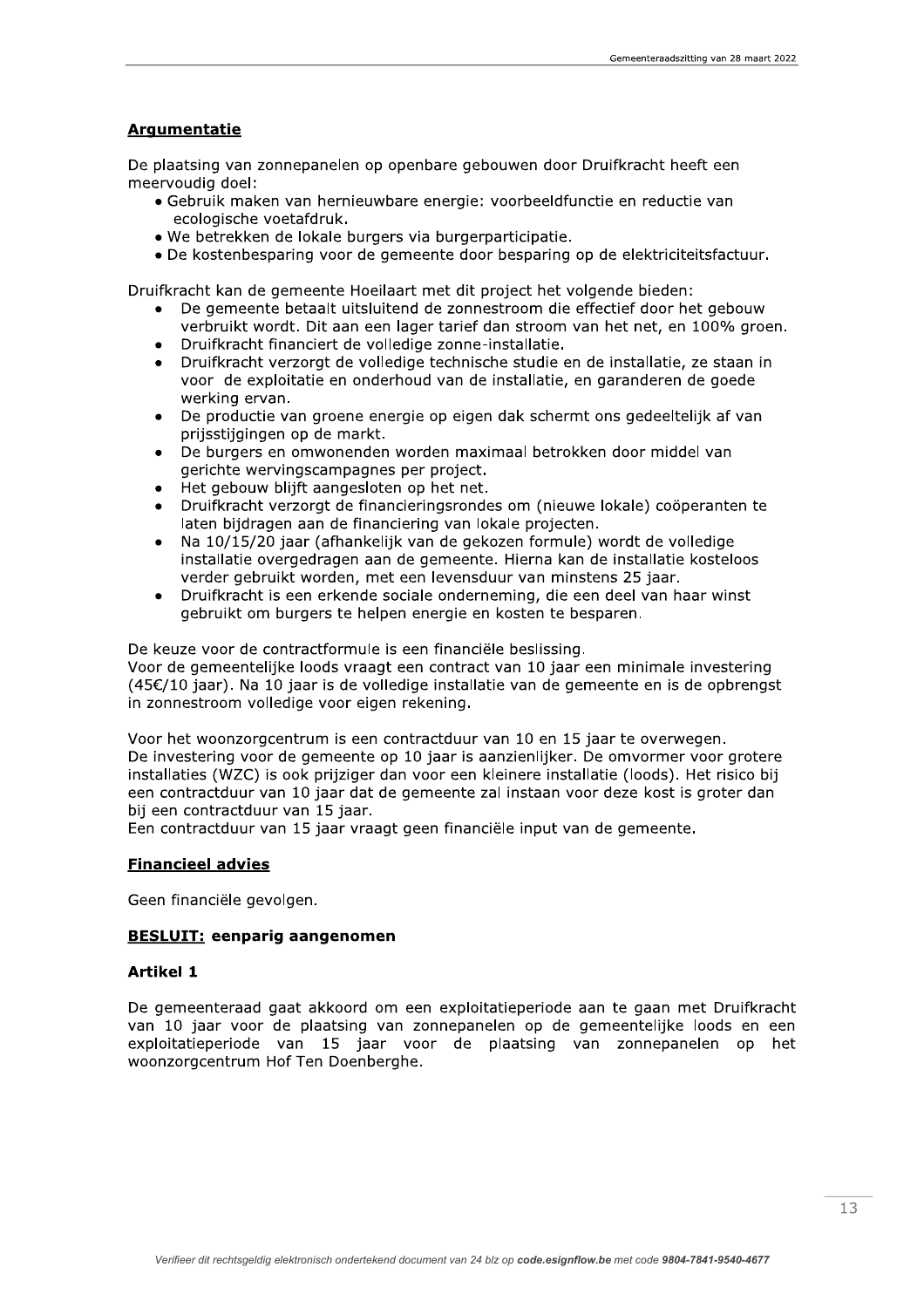# **Artikel 2**

De gemeenteraad keurt de overeenkomst per gebouw en de overeenkomst tot vestiging van een recht van opstal voor de plaatsing en exploitatie van een PV-installatie door Druifkracht goed.

Verantwoordelijke ambtenaar: Kaat Goris Bevoegd lid van college: Joy Sergeys

#### **Uittreksel voor:**

Milieudienst, communicatiedienst

\* \* \*

O.P.9 Secretariaat. Opdrachtencentrale van de Vlaamse Gemeenschap voor afname van de Raamovereenkomst voor "Telecommunicatiediensten ten behoeve van de Vlaamse overheid, lokale en provinciale besturen"

#### DE RAAD,

## Voorgeschiedenis

## **Feiten en context**

Het gemeentebestuur gebruikt 24 telefoonaansluitingen en 3 internetverbindingen bij Proximus. Daarnaast neemt het ook twee internetverbindingen af bij Telenet.

Ook voor telecommunicatie moet de gemeente zich houden aan de wet op overheidsopdrachten. Toetreding tot het raamcontract van de Vlaamse Gemeenschap geeft ons toegang tot voordelige prijzen.

# Juridische gronden

- Het Bestuursdecreet van 7 december 2018.
- Het Decreet Lokaal Bestuur van 22 december 2017, meer bepaald artikels 326 tot  $\bullet$ en met 341 betreffende het bestuurlijk toezicht en in het bijzonder artikel 41, tweede lid 10°.
- De wet van 29 juli 1991 betreffende de uitdrukkelijke motiveringsplicht van bestuurshandelingen, en latere wijzigingen.
- De wet van 17 juni 2013 betreffende de motivering, de informatie en de rechtsmiddelen inzake overheidsopdrachten, bepaalde opdrachten voor werken, leveringen en diensten en concessies, en latere wijzigingen.
- Het koninklijk besluit van 14 januari 2013 tot bepaling van de algemene uitvoeringsregels van de overheidsopdrachten, en latere wijzigingen.
- Het koninklijk besluit van 18 april 2017 betreffende plaatsing overheidsopdrachten klassieke sectoren, en latere wijzigingen, meer bepaald artikel 90, 1°.
- Het artikel 47 van de wet van 17/06/2016 inzake overheidsopdrachten dat  $\bullet$ bepaalt dat een aanbestedende overheid werken, leveringen en/of diensten kan verwerven van een aankoopcentrale die gecentraliseerde aankoopactiviteiten als bedoeld in artikel 2, 7° b) verricht.
- Artikel 47 § 2 van de wet van 17/06/2016 inzake overheidsopdrachten dat bepaalt  $\bullet$ dat de aanbestedende overheid die een beroep doet op een aankoopcentrale is vrijgesteld van de verplichting om zelf een plaatsingsprocedure te organiseren.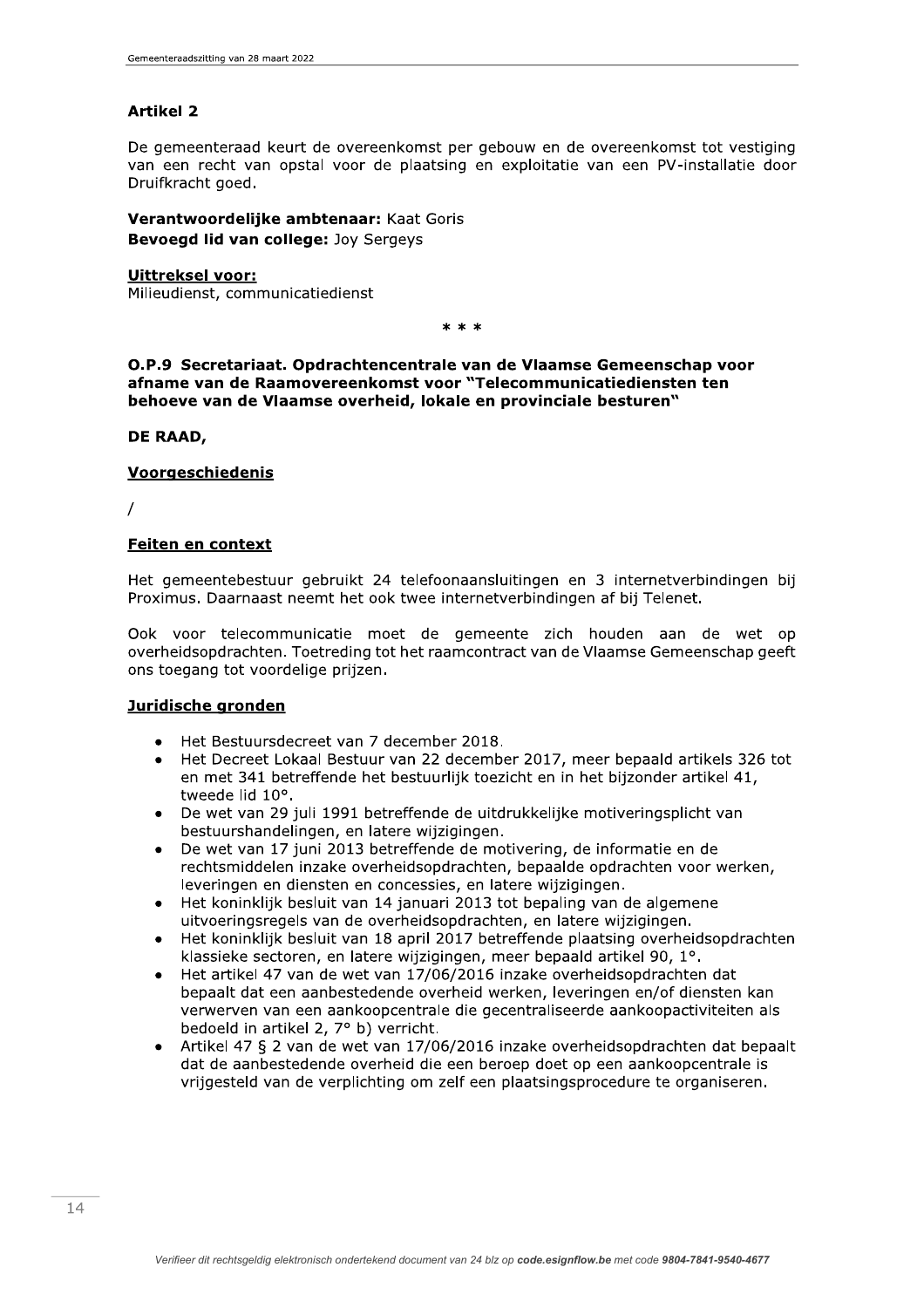- de principiële beslissing van de Vlaamse Regering van 21 april 2017 (zie document VR PV 2017/13 - punt 0029) tot qunning via een onderhandelingsprocedure met bekendmaking van de overheidsopdracht waarvan het voorwerp bestaat uit "Het aanbieden van een breed gamma van telecommunicatiediensten, bestaande uit spraaktelefonie (vast en mobiel) en marketingnummers, datacommunicatie (vast, mobiel en inclusief "Machine to Machine" of "Internet of Things") en virtuele telefooncentrales (Cloud PBX)" verdeeld over de volgende 4 percelen:
	- Perceel 1: Vaste telefonie, marketingnummers & vaste datacommunicatie,
	- Perceel 2: Mobiele telefonie, mobiele datacommunicatie voor professioneel  $\triangle$ gebruik,
	- Perceel 3: Mobiele datacommunicatie voor machines/toepassingen  $\circ$ ("Machine to Machine" en "Internet of Things"),
	- Perceel 4: Virtuele telefooncentrale (Cloud PBX);  $\circ$
- het in uitvoering van deze beslissing door de projectleider Telecommunicatie goedgekeurde bestek nr. 2017/HFB/OPMB/33326, inzonderheid waar het **Basiscontract stelt:** 
	- punt 4.1: De Raamovereenkomsten wordt geplaatst door de Vlaamse  $\circ$ Gemeenschap, vertegenwoordigd door de Vlaamse Regering bij delegatie, in de persoon van de Vlaamse minister bevoegd voor bestuurszaken, hierna genoemd "Het Bestuur"

De Vlaamse Gemeenschap treedt daarbij op:

- enerzijds voor zichzelf (en dus voor de in 5.1.1 bedoelde entiteiten);
- anderzijds ook als opdrachtencentrale in de zin van artikel 2, 4° van  $\blacksquare$ de Wet van 15 juni 2006 betreffende de overheidsopdrachten en bepaalde opdrachten voor werken, leveringen en diensten voor de in punt 5.1.2 bedoelde entiteiten welke krachtens artikel 15 van de voormelde Wet van 15 juni 2006, bij afname vrijgesteld zijn van de verplichting om zelf een gunningsprocedure te volgen.
- punt 4.2 : het Bestuur is bevoegd voor het opvolgen en bijsturen van de  $\circ$ wijze waarop de Dienstverlener de Raamovereenkomst uitvoert en het wijzigen en beëindigen van de Raamovereenkomst, terwijl een Klant de leiding en het toezicht (zoals bedoeld in art. 11 KB Uitvoering) uitoefent op de uitvoering van een door die Klant bestelde Dienst of Project. In dit Basiscontract wordt duidelijk aangegeven wie (Bestuur of Klant) welke beslissing kan nemen.
- punt 6 : Dienstverlener heeft geen exclusief recht op het leveren van de Dienstenpakketten. Dit betekent o.a. dat voor wat betreft een locatie die (gebouw dat) door het Bestuur of een Klant in gebruik wordt genomen na toetreding tot de Raamovereenkomst, het Bestuur/de Klant de mogelijkheid heeft om een beroep te doen op (een) alternatieve operator(en)/dienstverleners. Dit betekent tevens dat de verschillende Klanten, evenwel met inachtneming van de bepalingen zoals vastgelegd in punt 16.6 (en in het bijzonder de naleving van een opzegperiode van drie (3) maanden), er kunnen voor opteren bepaalde Dienstenpakketten niet of niet meer af te nemen indien ze van mening zijn dat ze dit zelf of via een andere dienstverlener voor een betere prijs/kwaliteitverhouding kunnen krijgen. Dienovereenkomstig geeft het Bestuur geen enkele garantie wat betreft volume, noch qua trafiek, noch qua aantal abonnementen.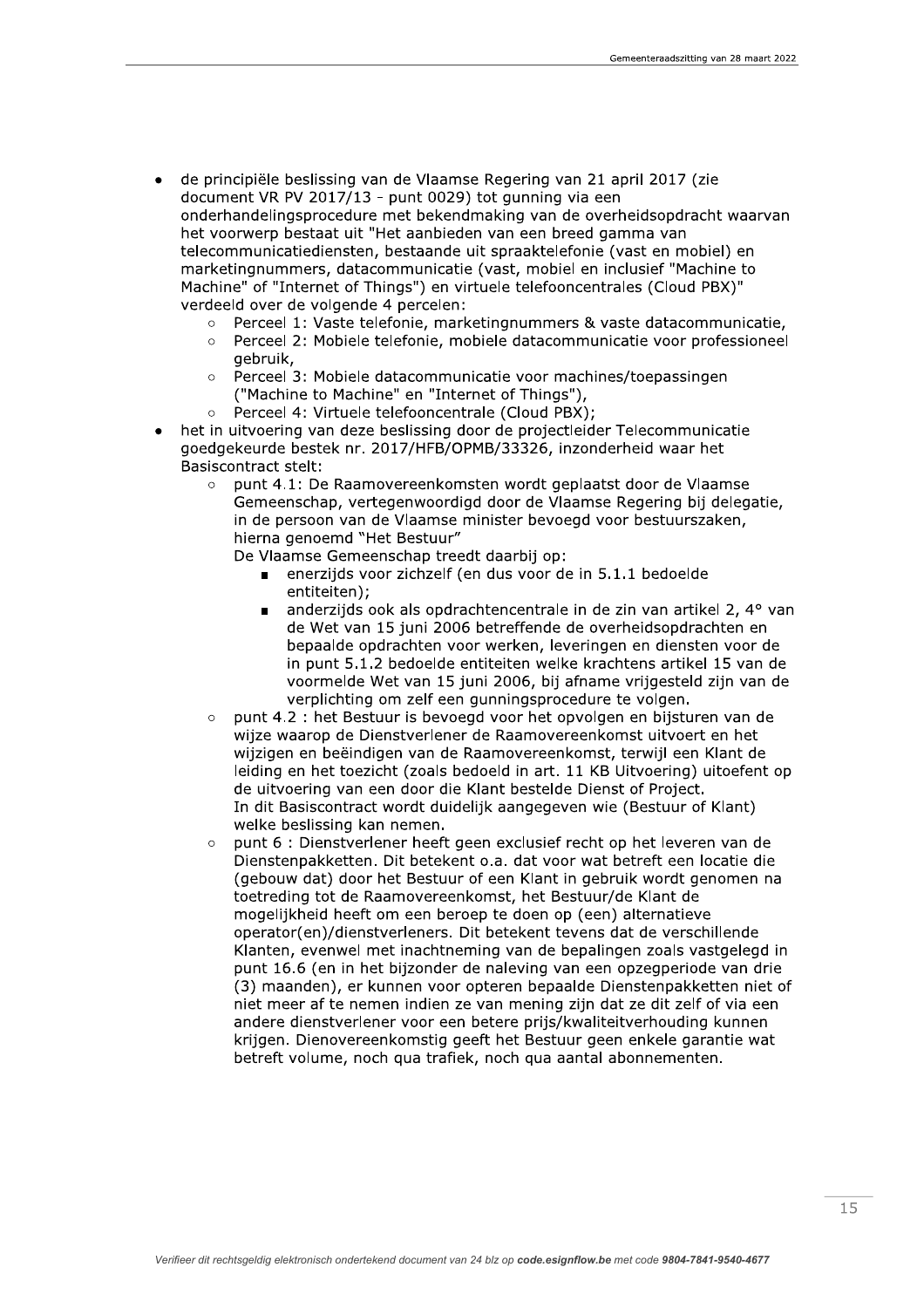- $\circ$ Punt 16.6 : Aangezien, in overeenstemming met punt 6, binnen deze opdracht geen exclusiviteit wordt verleend aan de Dienstverlener, kan elke Klant tijdens de volledige duur van de Raamovereenkomst, op elk ogenblik en onder de voorwaarden van dit punt zonder kosten en zonder reden, ervoor opteren om alle of bepaalde Diensten niet meer af te nemen. In afwijking van de vorige alinea, zal de Klant die de afname stopzet van een Dienst waarvoor door de Dienstverlener een fysieke installatie op de klantenlocatie werd gerealiseerd, niettemin verplicht zijn tot het betalen van de maandelijkse prijs gedurende een totale periode van (maximum) 24 maanden te rekenen vanaf de eerste ingebruikname; en dit als vergoeding voor de door de Dienstverlener gemaakte kosten voor de fysieke installatie. Een Klant die wenst af te zien van verdere afname, zal de Dienstverlener daarvan via een aangetekende brief op de hoogte brengen en moet een opzegtermijn van drie (3) maanden respecteren. Alle bepalingen met betrekking tot de te nemen Exit maatregelen bij het einde van de Raamovereenkomst vastgesteld in punt 16.3.2 en met betrekking tot de Bijstand na beëindiging van de Raamovereenkomst vastgesteld in punt 16.5, gelden eveneens bij een Deelexit.
- de beslissing van de Vlaamse Regering van 22 juni 2018 waarbij voornoemde opdracht gegund wordt aan:
	- Wat betreft perceel 1 Vaste telefonie, marketing nummers & vaste  $\circ$ datacommunicatie:
		- Proximus NV, met maatschappelijke zetel te 1030 Brussel, Koning Albert II-laan 27
	- Wat betreft perceel 2 Mobiele telefonie, mobiele datacommunicatie voor professioneel gebruik: Proximus NV, met maatschappelijke zetel te 1030 Brussel, Koning Albert II-laan 27
	- Wat betreft perceel 3 Mobiele datacommunicatie voor  $\circ$ machines/toepassingen ("Machine to Machine" en "Internet of Things") : Orange Belgium NV met maatschappelijke zetel te 1140 Brussel, Bourgetlaan 3
	- Wat betreft perceel 4 Virtuele telefooncentrale (Cloud PBX): Nextel NV, met maatschappelijke zetel te 2160 Wommelgem, Koralenhoeve 15

# **Advies**

# **Argumentatie**

Als gevolg van de gunning van voormelde percelen, werd door de Vlaamse Gemeenschap voor elk perceel met de gekozen dienstverlener een raamovereenkomst met één dienstverlener gesloten waarbij de Vlaamse Gemeenschap telkens optreedt als opdrachtencentrale.

De gemeente kan van de mogelijkheid tot afname van één of meerdere raamovereenkomsten via de opdrachtencentrale gebruik maken waardoor zij is vrijgesteld van de verplichting om zelf een gunningsprocedure te organiseren. Het is aangewezen dat de gemeente gebruik maakt van deze door de opdrachtencentrale aangeboden raamovereenkomst(en) om volgende redenen:

- de in deze raamovereenkomst(en) voorziene telecommunicatiediensten voldoen aan de behoefte van de gemeente;
- de gemeente moet zelf geen gunningsprocedure moeten voeren wat een besparing aan tijd en geld betekent;
- de Vlaamse overheid beschikt over know-how of technische expertise inzake telecommunicatiediensten: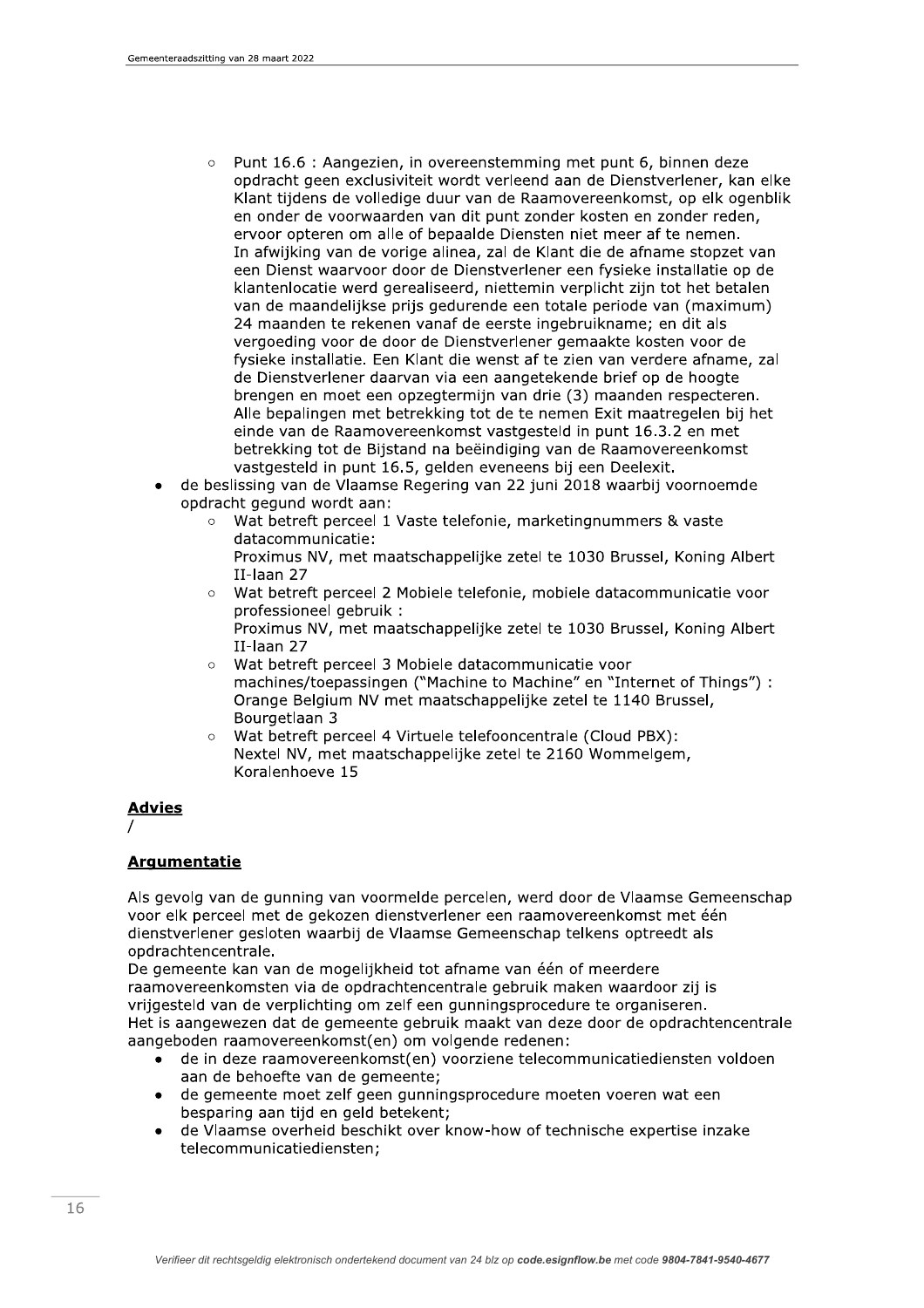De gemeente is niet verplicht tot afname van diensten. De nodige budgetten zijn beschikbaar.

#### **Financieel advies**

| Financiële gevolgen | l 2022/A-6.4.0/0119- | I In 2022 werd 8.579 euro                                 |
|---------------------|----------------------|-----------------------------------------------------------|
| voorzien            |                      | O5/613000/GEMEENTE/CBS/I   vastgelegd voor uitgaven vaste |
|                     | P-GEEN               | telefonie                                                 |

#### **BESLUIT: eenparig aangenomen**

#### **Artikel 1**

De gemeenteraad beslist beroep te doen op de opdrachtencentrale van de Vlaamse Gemeenschap voor afname van telecommunicatiediensten aangeboden via de raamovereenkomst gesloten voor de volgende perceel :

• Perceel 1: Vaste telefonie, marketingnummers & vaste datacommunicatie

#### **Artikel 2**

Het college van burgemeester en schepenen wordt belast met de uitvoering.

# Verantwoordelijke ambtenaar: Bram Wouters Bevoegd lid van college: Joris Pijpen

**Uittreksel voor:** 

ICT, Proximus

 $* * *$ 

# O.P.10 Secretariaat. Aanstelling waarnemend algemeen directeur.

## DE RAAD,

## Voorgeschiedenis

21 februari 2022: kennisname door de gemeenteraad van het vrijwillig ontslag  $\bullet$ van Bram Wouters, met opzegtermijn tot 30 april 2022. De gemeenteraad beslist om de functie vacant te verklaren.

#### Feiten en context

In haar besluit van 24 januari 2022 heeft de gemeenteraad de vervanging van de algemeen directeur geregeld voor de afwezigheid of verhindering tijdens het jaar 2022.

In afwachting van de aanstelling van een nieuwe algemeen directeur moet gemeenteraad expliciet een waarnemend algemeen directeur aanduiden. Deze aanstelling is nodig voor de volwaardige uitoefening van de verantwoordelijkheden van de algemeen directeur.

#### Juridische gronden

• Decreet lokaal bestuur van 22 december 2017, artikel 166.

# **Advies**

 $\prime$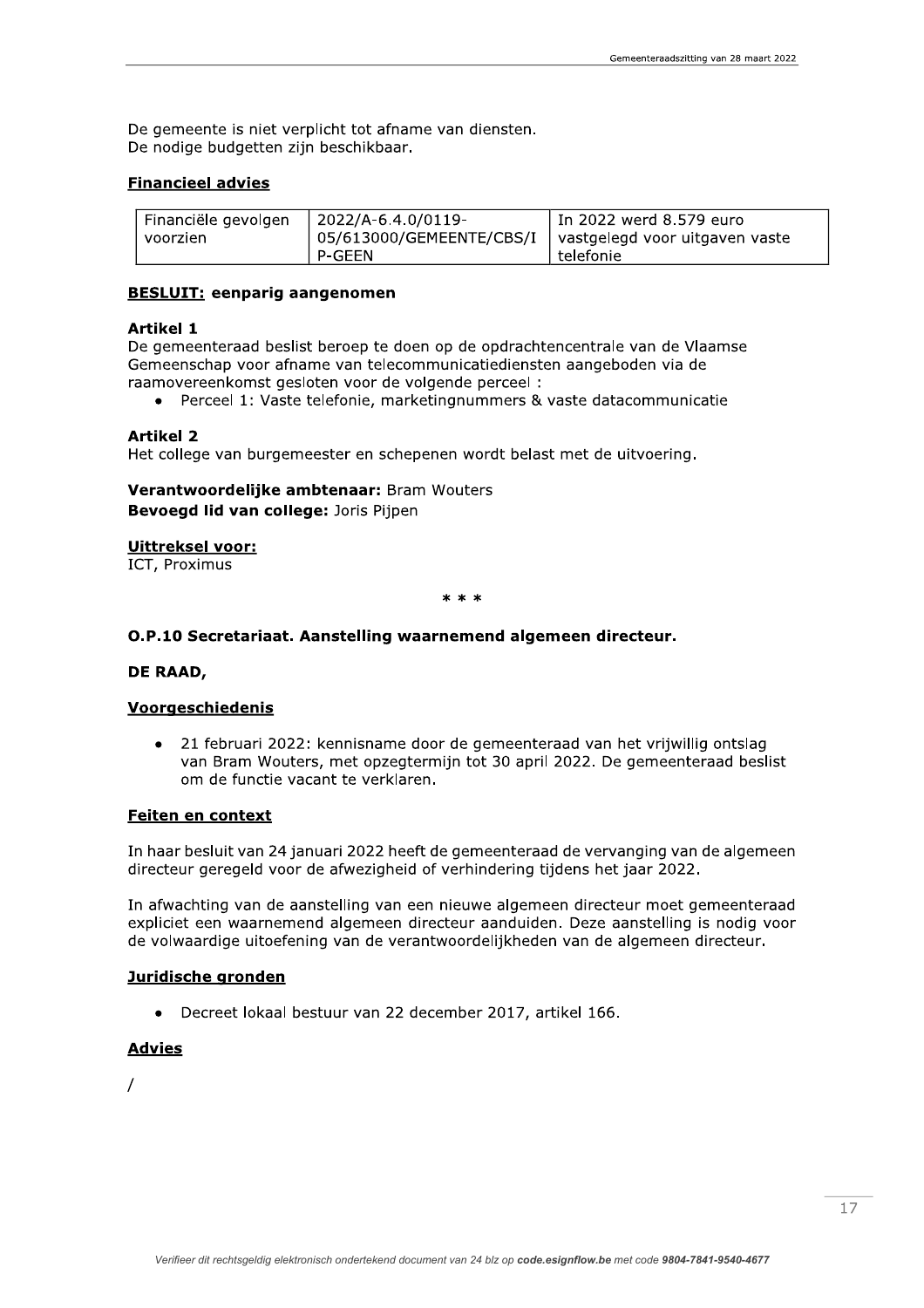# **Argumentatie**

De expliciete aanstelling van een waarnemend algemeen directeur is nodig voor de continuïteit van bevoegdheden na het vertrek van de ontslagnemende algemeen directeur.

# **Financieel advies**

Geen financiële gevolgen.

# **BESLUIT: eenparig aangenomen**

#### **Artikel 1**

De raad hecht goedkeuring aan de aanstelling van Chloë Foccaert, als waarnemend algemeen directeur.

## **Artikel 2**

Deze aanstelling geldt van 5 april 2022 tot het moment dat de vacature algemeen directeur wordt ingevuld.

## **Artikel 3**

Afschrift van deze beslissing wordt overgemaakt aan Chloë Foccaert, de personeelsdienst en de financiële dienst.

# Verantwoordelijke ambtenaar: Bram Wouters Bevoegd lid van college: Tim Vandenput

#### **Uittreksel voor:**

Chloë Foccaert, personeelsdienst, financiële dienst Aanvullen in Digitaal Loket lokaal bestuur (leidinggevendenbeheer) In gebruikersbeheer Vlaanderen type aanpassen naar 'algemeen directeur'

#### $* * *$

# O.P.11 Secretariaat. Gemeentelijke adviesorganen. Kennisname van de verslagen en adviezen voor de periode 29 november 2021 tot en met 7 maart 2022 (goedgekeurd op CBS).

## DE RAAD,

# Voorgeschiedenis

- 27 februari 1992: beslissing gemeenteraad tot oprichting van de Raad voor Milieu en Natuur (Milieuraad).
- 23 februari 1995: beslissing gemeenteraad tot oprichting van de Jeugdraad.
- 22 juni 1995: beslissing gemeenteraad tot oprichting van de Bibbeheerraad.
- 30 november 1995: beslissing gemeenteraad tot oprichting van de Cultuurraad.
- 30 november 1995: beslissing gemeenteraad tot oprichting van de Sportraad.
- 3 juli 1997: beslissing gemeenteraad tot oprichting van Middenstandsraad (thans Raad voor Lokale Economie).
- 17 mei 2001: beslissing gemeenteraad tot oprichting van de Gemeentelijke Commissie voor Ruimtelijke Ordening (GECORO).
- 28 maart 2002: beslissing gemeenteraad tot oprichting van de Gemeentelijke Raad voor Ontwikkelingssamenwerking (GROS).
- 25 april 2002: beslissing gemeenteraad tot oprichting van de Seniorenraad.
- 28 januari 2008: beslissing gemeenteraad tot oprichting van het Lokaal Overleg Kinderopvang.
- 28 mei 2018: beslissing gemeenteraad tot oprichting van de Mobiliteitsraad.
-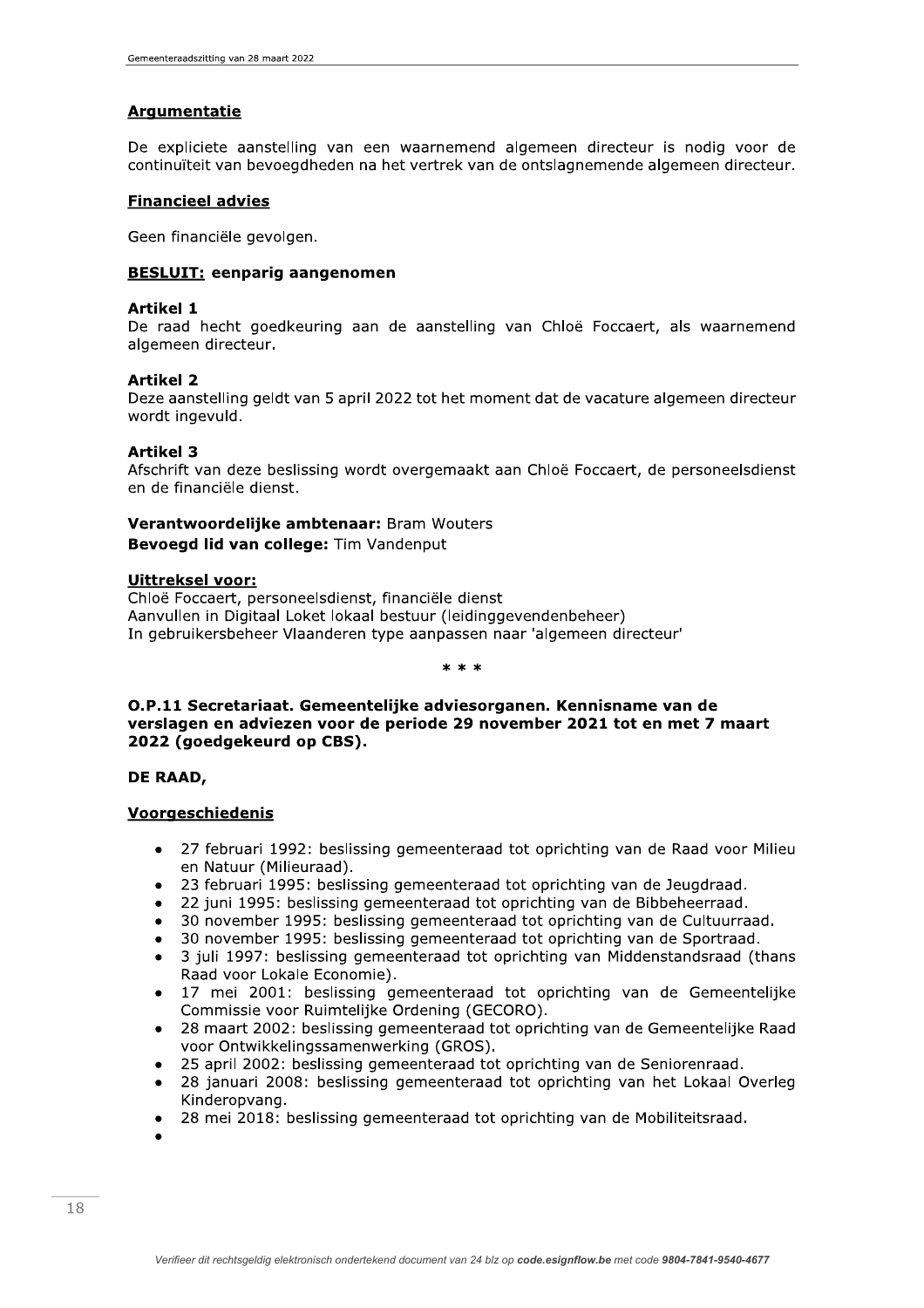# Feiten en context

Volgens de bepalingen van het Decreet Lokaal Bestuur worden de verslagen en einddocumenten van de adviesorganen meegedeeld aan de gemeenteraad.

#### Juridische gronden

• Decreet Lokaal Bestuur van 22 december 2017, artikel 304.

# **Advies**

Geen extern advies.

## **Argumentatie**

De gemeenteraad dient, overeenkomstig het Decreet Lokaal Bestuur, kennis te nemen van de verslagen en adviezen van de adviesraden.

Volgende verslagen zijn op dit moment beschikbaar:

| <b>ADVIESORGAAN:</b>             | <b>DATUM VERGADERING:</b>          |
|----------------------------------|------------------------------------|
| Bibbeheerraad                    | 19/10/2021                         |
| Cultuurraad                      |                                    |
| <b>GECORO</b>                    | 25/01/2022, 01/02/2022             |
| <b>GROS</b>                      | 09/09/2021, 18/11/2021, 13/12/2021 |
| Jeugdraad                        | 3/11/2021, 8/12/2021               |
| LOK.                             |                                    |
| Milieuraad                       | 23/09/2021, 9/12/2021, 20/01/2022  |
| Raad Lokale Economie             | 27/10/2021, 15/02/2022             |
| Seniorenraad                     |                                    |
| Sportraad                        | 22/12/2021                         |
| <b>IGS</b>                       | 17/11/2021, 19/01/2022             |
| Mobiliteitsraad                  | 20/10/2021, 25/11/2021             |
| Interradenoverleg                | 5/10/2021, 17/11/2021              |
| Trekkersgroep FairTradeGemeente, |                                    |
| Hoeilaart                        |                                    |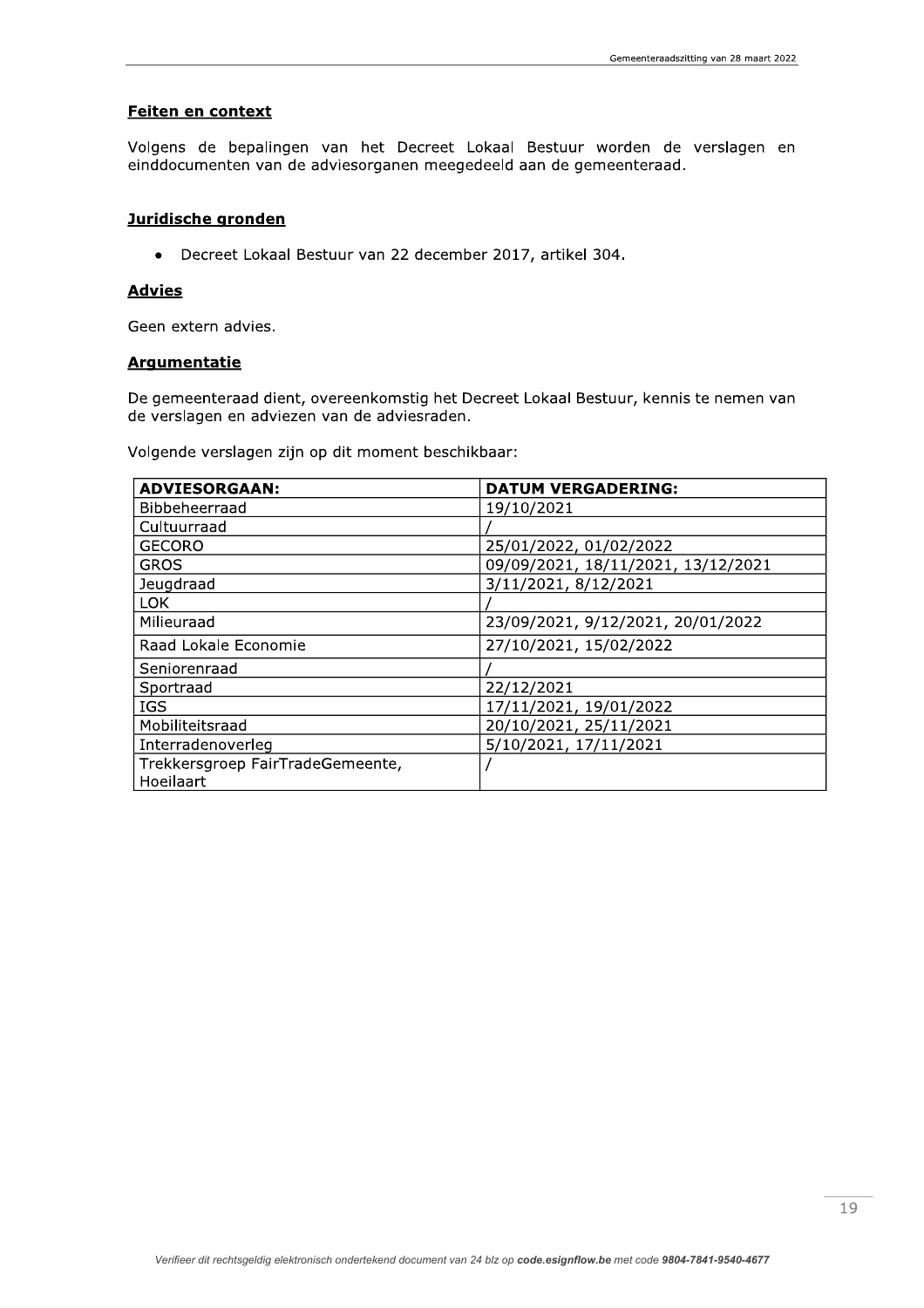Volgende adviezen zijn beschikbaar:

| <b>ADVIESORGAAN:</b> | <b>DATUM:</b> | <b>ADVIES:</b>                                     |
|----------------------|---------------|----------------------------------------------------|
| <b>Bibbeheerraad</b> |               |                                                    |
| Cultuurraad          | 14/10/2021    | Erkenningsaanvraag Masereelfonds                   |
| <b>GECORO</b>        | 25/01/2022    | Gemeenteplein 26-27                                |
|                      |               | Projectgebied C                                    |
| <b>GROS</b>          |               |                                                    |
| Jeugdraad            |               |                                                    |
| <b>LOK</b>           |               |                                                    |
| Milieuraad           | 14/12/2021    | Premiereglement hemelwater infiltratie, ontharding |
|                      |               | en aanleg groendaken                               |
| Raad Lokale Economie |               |                                                    |
| Seniorenraad         | 05/01/2022    | Erkenningsaanvraag Kennisbeurs Druivenstreek       |
|                      |               | Erkenningsaanvraag OKRA Hoeilaart                  |
| Sportraad            | 28/10/2021    | Sport en Jeugdsite - Turnhal                       |
|                      |               | Sport en jeugdsite - buitenaanleg                  |
| Mobiliteitsraad      |               |                                                    |
| Interradenoverleg    |               |                                                    |

# **Financieel advies**

Geen financiële gevolgen.

# **BESLUIT:**

#### **Enig artikel**

De raad neemt kennis van de bijgevoegde verslagen en adviezen van diverse adviesorganen.

#### Verantwoordelijke ambtenaar: Bram Wouters Bevoegd lid van college: Tim Vandenput

## Uittreksel voor:

Communicatiedienst (website).

#### $* * *$

# O.P.12 Financiën. Thesaurietoestand en liquiditeitsprognose. Kennisname.

## DE RAAD,

## **Voorgeschiedenis**

In zitting van 13 december 2021 heeft de raad kennis genomen van de  $\bullet$ thesaurietoestand en liquiditeitsprognose van het eerste kwartaal van 2022.

# Feiten en context

Aan de hand van de liquiditeitsprognosetabel (bijlage 1) wordt voor het volgende kwartaal een beeld gegeven van de evolutie van de thesaurietoestand van het bestuur.

De thesaurie wordt bepaald door de inkomende (ontvangsten) en uitgaande (uitgaven) geldstromen en de timing van deze stromen.

Hoe verder de planningshorizon, hoe moeilijker het is om met absolute zekerheid de omvang en het tijdstip van de geldstromen in te schatten. De realiteit zal dus altijd in bepaalde mate afwijken van de prognoses.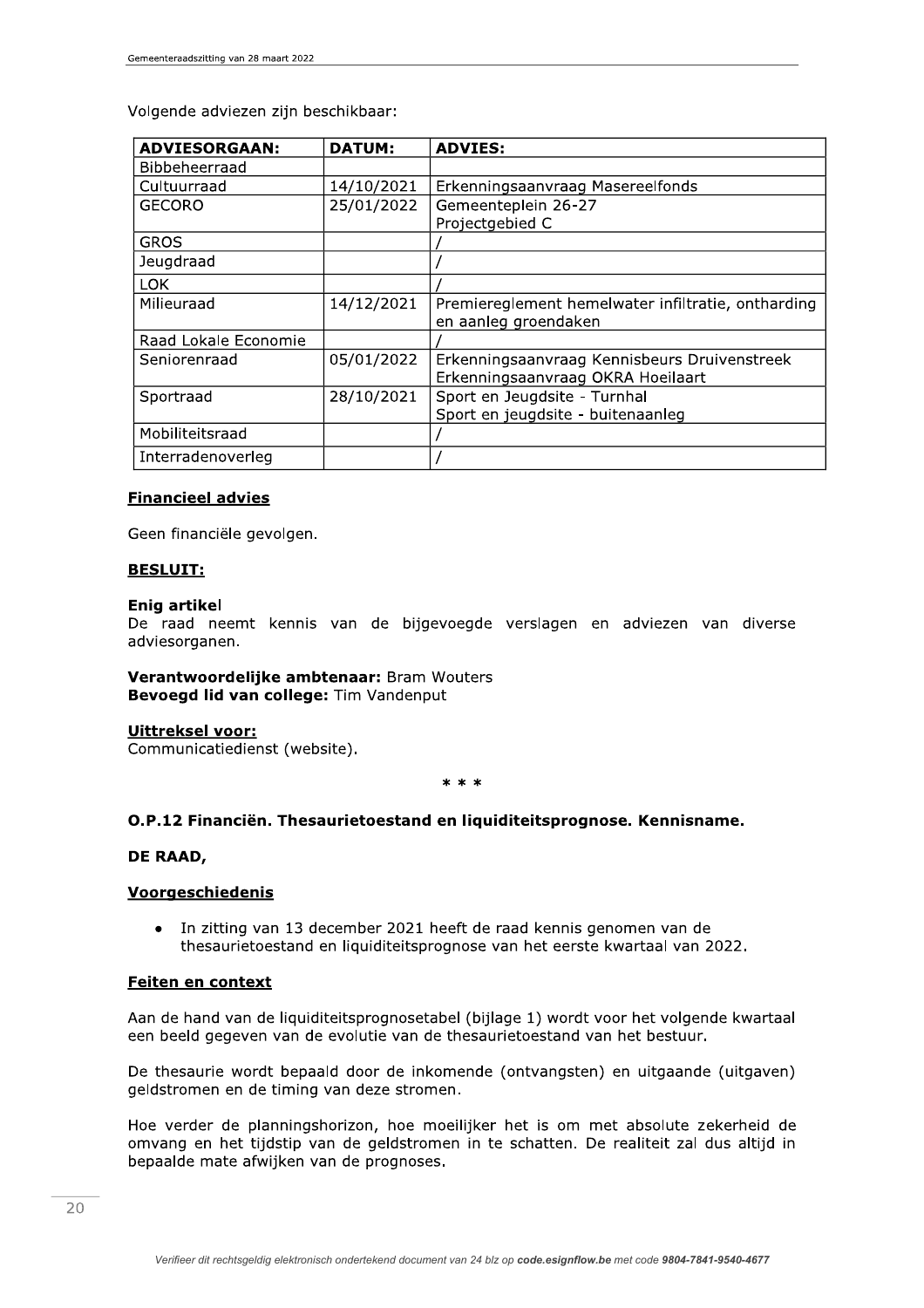Op basis van de liquiditeitsprognose kan de evolutie van de thesaurietoestand (bijlage 2) woraen opgemaakt.

De evolutie van de thesaurietoestand toont het geheel van de beschikbare liquiditeiten waarover het bestuur op een gegeven moment beschikt. Dit zowel voor perioden uit het verleden als die voor de toekomst ("Werkelijk" vs. "geschat"). Daarhaast wordt een onderscheid gemaakt in de opvraagbaarneid van de middelen ("betaal" vs. "spaar"). De liquiditeiten op de betaalrekening zijn direct voornanden daar de middelen op de spaarrekeningen siechts 32 dagen na opvraging bij de kredietinstelling ter beschikking worden gesteld. Exercit variations was an exercit variations was an exercit variations was an exercit of variations of the state of the diversion of the diversion of the diversion of the diversion of the disparal diquiditieties on the dis

#### Juridische gronden

Ingevolge Art. 177 Decreet over het Lokaal Bestuur (22 december 2017) rapporteert de financieel directeur in volle onafhankelijkheid over de thesaurietoestand en de liquiditeitsproghose aan de gemeenteraad, aan de raad voor maatschappelijk weizijn, aan het college van burgemeester en schepenen, en aan het vast bureau. De financieel directeur steit tegelijkertijd een afschrift van de rapportering aan de algemeen directeur ter beschikking. voor maatsent<br>
aan het vast b<br>
rapportering a<br> **Advies<br>
/<br>
Argumentatie<br>
/<br>
Financieel advies<br>
Geen financiële gevol<br>
BESLUIT:** 

#### **Advies**

nanciele gevolgen.

t kennis van de thesaurietoestand en de liquiditeitsprognose van het bestuur voor het tweede kwartaal van het jaar 2022. BESLUIT:<br>
Enig artikel<br>
De raad neemt kennis van de thesaurietoestand en de liquidi<br>
bestuur voor het tweede kwartaal van het jaar 2022.<br>
Verantwoordelijke ambtenaar: Brecht Van den Bogaert<br>
Bevoegd lid van college: Tim Va

# Trancieel advies<br>
Geen financiële gevolgen.<br>
BESLUIT:<br>
Enig artikel<br>
De raad neemt kennis van<br>
bestuur voor het tweede k<br>
Verantwoordelijke ambt<br>
Bevoegd lid van college<br>
<u>Uittreksel voor:</u><br>
Financiële dienst, algemee Verantwoordelijke ambtenaar: Brecht Van den Bogaert Bevoega lia van college: Tim vandenput Enig artikel<br>De raad neemt kennis van de thesa<br>bestuur voor het tweede kwartaal v<br>Verantwoordelijke ambtenaar: B<br>Bevoegd lid van college: Tim Var<br>Uittreksel voor:<br>Financiële dienst, algemeen directe<br>Vragen en antwoorden.<br>1

#### Uittreksel voor:

nanciele dienst, algemeen directeur.

n n n

1) vraag 1:

Annelles vanderlinden geeft volgende toelichting over Oekraine:

**Example and Conservation Conservation Conservation Circle Sevoegd lid van college:** Tim Vanden<br> **Uittreksel voor:**<br> **Einanciële dienst, algemeen directeur.**<br> **Vragen en antwoorden.**<br>
1) Vraag 1:<br>
Annelies Vanderlinden gee "Het staat niet onmiddellijk op de agenda maar ik veronderstel dat julije wel willen weten wat de stand van zaken is en wat er op dit moment allemaal gaande is in Hoellaart en met wat we allemaal bezig zijn.

De oorlog is hu 1 maand ver en we zijn in het begin heel hard gepakt in sneineld a. we hadden de aanvraag gelanceerd rond "#Plekvrij". Daar zijn onmiddeliijk mensen op ar gekomen. Wij nadden op zeker moment een 81 tal plaatsen maar die varieerde van een paar weken, over maanden tot een jaar.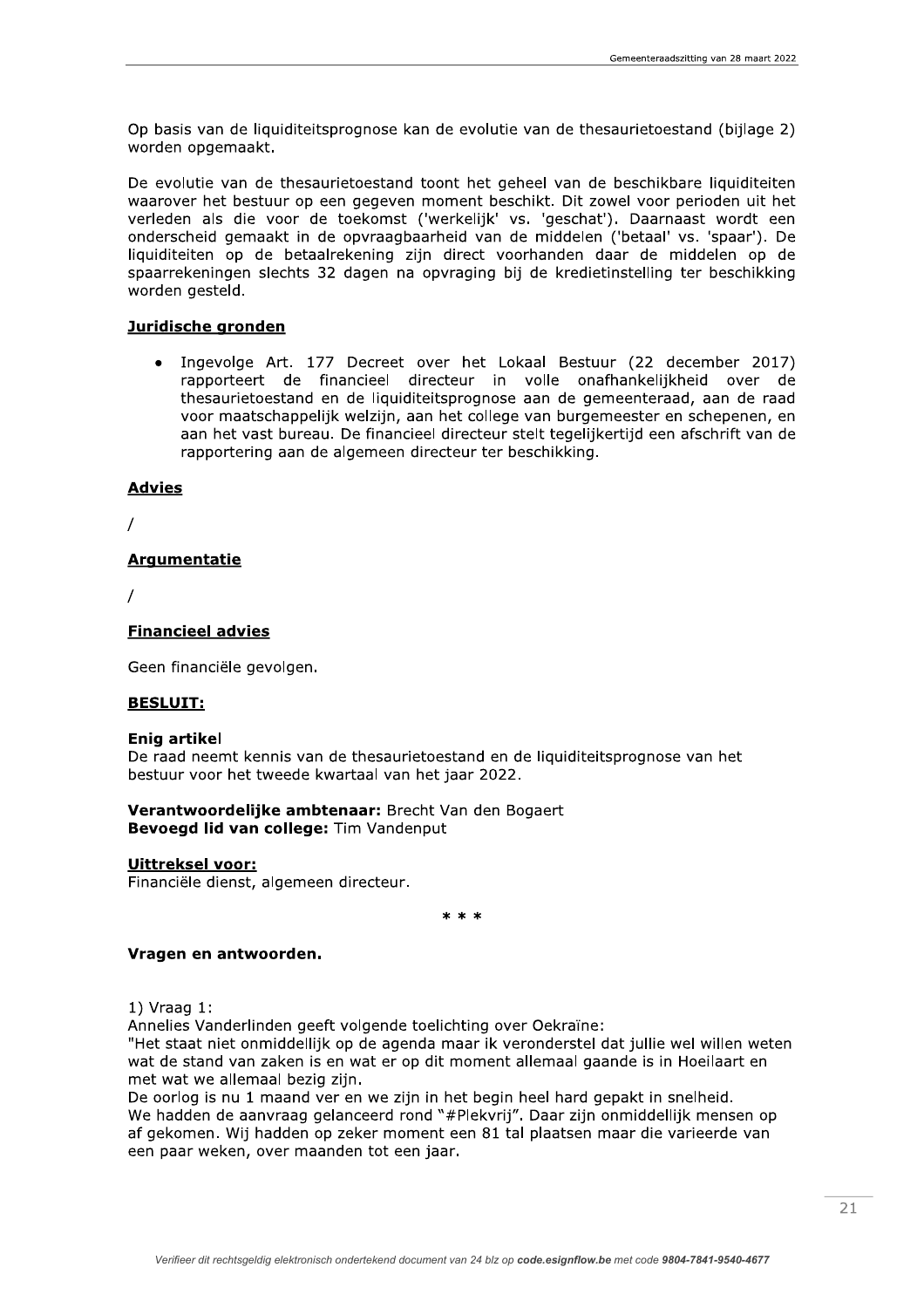Ondertussen zijn er daarvan ook al een deel verdwenen, dus dat fluctueert heel erg. Daarnaast hebben we ook heel veel telefoons ontvangen van mensen die laten weten dat ze een kast of een bed staan hebben en deze willen brengen. We zijn dan heel erg overspoeld door heel veel vragen. Onze diensten worden ook overspoeld door mensen die bellen dat ze hier iemand hebben die afkomen en vragen om te zorgen voor plek of andere dingen. We gingen meteen aan de slag en dan bleek dat die mensen toch niet kwamen of er komt een gezin die medische hulp nodig hebben en vragen om daarvoor te zorgen. Ja, we zorgen ervoor en dan blijkt dat de mensen toch niet komen. Onze mensen zijn in het begin wat verloren gelopen, zal ik zeggen.

Daarom zijn we heel gestructureerd van start gegaan, mede onder de leiding van Gunther met een projectteam rond de verschillende diensten, om de verschillende diensten samen te brengen, omdat we gemerkt hebben dat de sociale dienst dit niet alleen aan kan. We hebben de Technische dienst mee ingeschakeld en onze beleidsmedewerker Welzijn en Dienst Vrije Tijd. We hebben dus een team samengesteld om dit project te leiden. Deze mensen komen ongeveer elke week samen om de stand van zake op te meten. Daaruit hebben we vastgesteld of gedefinieerd wat er op ons eigen grondgebied of gemeente ter beschikking kan gesteld worden. Het resultaat was het volgende: onze 2 appartementen op de Overijsesteenweg, waar een koppel met een kind dus 2 gezinnen van 3 personen, kunnen gehuisvest worden. We hebben ook nog onze conciërgewoning die we ter beschikking zouden stellen, waar er een 6-tal personen gehuisvest kunnen worden en er werd beslist in het college om ons oud kinderdagverblijf in te richten als opvangplaats en waar ongeveer een 14 tal personen kunnen verblijven. Daar zijn natuurlijk wat werken die moeten uitgevoerd worden en daardoor zouden we ten vroegste begin mei deze locatie ter beschikking kunnen stellen.

Al deze plekken hebben we op dit moment nog niet nodig gehad want er is nog geen enkele vluchteling of ontheemde binnen gekomen via de normale weg. Alle personen die op dit moment op ons grondgebied verblijven zijn binnengekomen via gastgezinnen, particulieren, mensen die mensen gaan ophalen, via Facebook, ...

Dit is voor onze sociale dienst een kleine ramp. Er zijn mensen die plots verschijnen waar niemand van weet dat ze zouden komen. Onze sociale dienst wordt op dit moment overspoeld maar wat we op dit moment weten is dat er zich 9 gezinnen zijn komen aanmelden op de Dienst Bevolking.

Van die 9 gezinnen zijn er 17 volwassenen en 13 kinderen. Daar zijn 3 kinderen tussen 12 en 18 jaar en 10 kinderen onder de 12 jaar. Van die 9 gezinnen zijn er 6 intakes geweest op onze sociale dienst, die zich dus effectief op onze sociale dienst zijn komen melden en een 7de gezin is gekend en zijn langsgekomen maar die hadden enkel wat info nodig over een vrijetijdsbesteding voor de kinderen in het Paasverlof. Ondertussen zijn er ook 5 huisbezoeken geweest want zoals jullie weten, elk gezin dat zich opgegeven heeft voor een "#Plekvrij" moet gecontroleerd worden en daarom moeten er dus huisbezoeken plaatsvinden en nagekeken worden of de huisvesting wel gereglementeerd is. Dit vraagt allemaal heel veel werk.

Op dit moment is er nog geen enkele volwassenen die een A-kaart in zijn bezit heeft. Dit is een zeer omvangrijke procedure om deze A-kaart te bemachtigen. Het kan tot een maand duren na hun eerste registratie in Brussel. 1 gezin heeft ondertussen wel al een rijksregisternummer kunnen bemachtigen waardoor de A-kaart snel kan volgen. Bij deze mensen kan dan ook mutualiteit in orde gebracht worden. Voor 3 gezinnen is er ook al een betaalverbintenis voor de apotheker waardoor ook dringende medische zorgen kunnen toegediend worden.

Betreffende onderwijs zijn we op de hoogte dat 1 kind terecht kan in een okanklas in het SMO en voor de scholen op ons grondgebied zal de schepen van onderwijs Joy Sergeys straks extra toelichting geven. alsook over de vrijetijdsbesteding in de Paasvakantie. Buiten het effectief onderdak geven aan al die mensen werden er nog een aantal andere initiatieven op poten gezet, waaronder nu woensdag 30 maart het info moment dat georganiseerd is voor alle gastgezinnen die zich aangeboden hebben of voor eventueel geïnteresseerden om gastgezin te worden. Dit omdat er toch heel veel vragen zijn bij de mensen die gastgezin willen worden of eventueel geïnteresseerd zijn om het te worden. De sociale dienst is een hele presentatie aan het voorbereiden om de vragen die het meest worden gesteld op te lijsten en op dat moment zal er ook een mogelijkheid zijn om extra vragen te stellen of een toelichting te krijgen.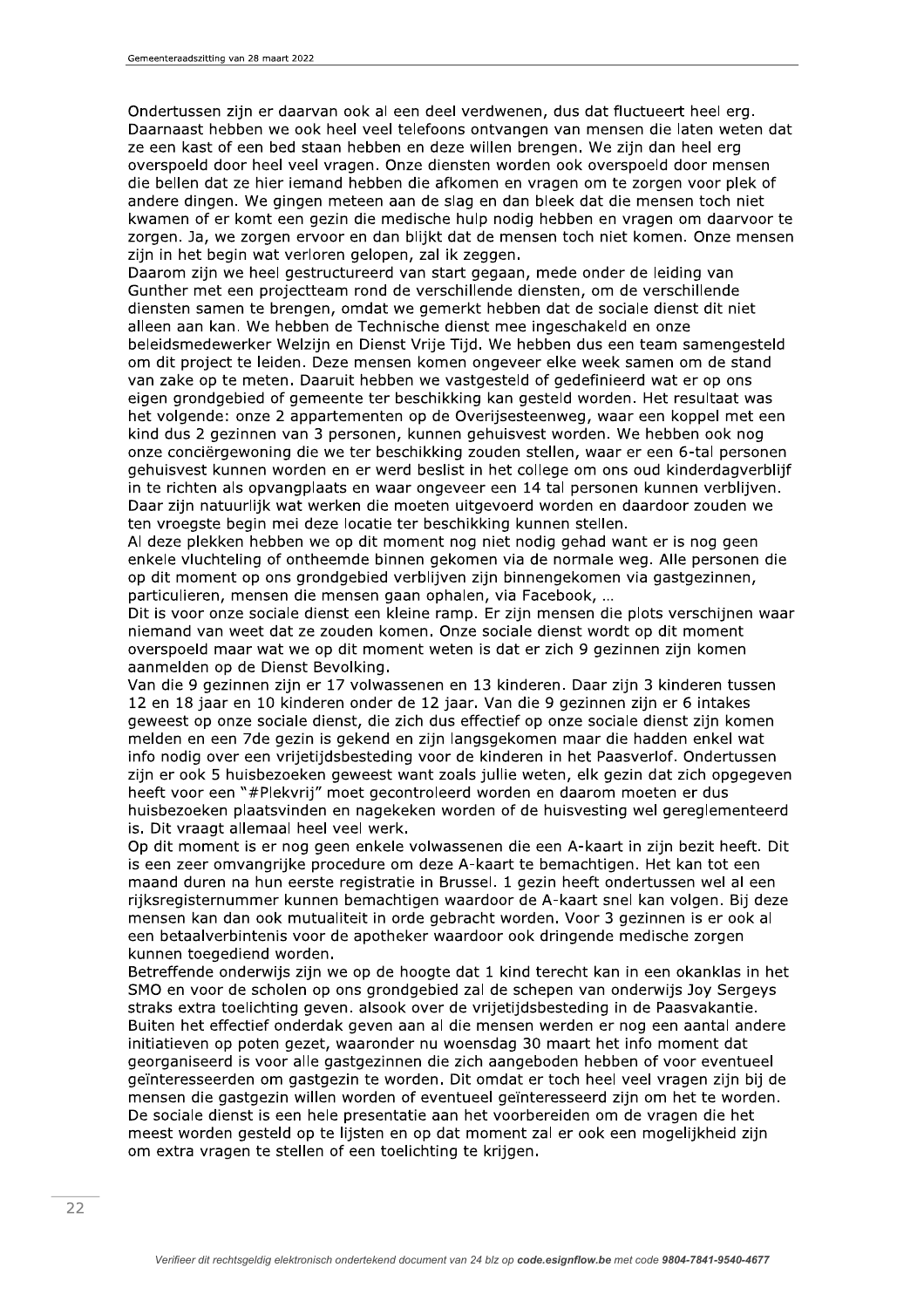Op dit moment is er ook op woensdag- en vrijdagvoormiddag een ontmoetingsplek voor de Oekraïense vluchtelingen voorzien. Dat is ook opgezet door onze Dienst Vrije Tijd, ze zullen allemaal samenkomen in het GC Felix Sohie zodat ze met elkaar kunnen kennismaken en uitwisselen waar dat ze wonen of andere materies bespreken. Af en toe zullen jullie ook een oproep via Facebook zien verschijnen of via andere kanalen met gerichte vragen die worden gesteld naargelang de noden van de mensen. In onze eigen gebouwen zal er binnenkort een vraag komen om het kinderdagverblijf in te richten met bedden, zetels, stoelen, en andere dingen die allemaal nodig zijn. Wij gaan proberen om alles aan te kopen bij Vitesse, maar het zou kunnen dat we een oproep lanceren voor een frigo of microgolf. Het is aan de diensten om dit uit te maken. Er zijn ook al een paar basispakketten voor de mensen opgehaald bij Ijsedal en eventueel is er de suggestie gekomen om standaard zo een basispakket bij ons op de diensten klaar te zetten, voor als er nog mensen zijn die binnen komen en een pakket kunnen gebruiken. We hebben ook een oproep gelanceerd bij vrijwilligers om zeer gericht een aantal zaken in te vullen zoals bijvoorbeeld een taalbad of onderwijs of andere vrijetijdsbestedingen maar misschien kan Joy Sergeys nog even aanvullen wat de scholen en vrijetijdsbesteding betreft."

#### Jov Sergevs neemt het woord:

"We hebben dus de afgelopen weken ook al een aantal keer samengezeten met Overijse, onze eigen basisscholen en departement Onderwijs want elk kind dat hier aankomt heeft ook de verplichting om Nederlands onderwijs te volgen op grondgebied van Hoeilaart dus is het een beetje zoeken want de richtlijnen zijn niet zo duidelijk. Momenteel hebben we beslist om in twee etappes te werken waarvan de eerste etappe is vanaf nu na de paasvakantie tot einde van dit schooljaar waarbij we de lagereschoolkinderen kunnen inschakelen in de reguliere klassen want daar is in beide scholen genoeg capaciteit.

Voor de kleuters ligt dat anders, alle plekken in de kleuterklassen zijn bezet dus daar gaan we een aparte klas moeten oprichten. We gaan dat doen in samenwerking met de scholen. Zij gaan lesuren samen leggen om zo leerkrachten te kunnen aanstellen voor de laatste 3 à 4 maanden van het schooljaar en wij gaan dan een leslokaal aanbieden als infrastructuur. Voor het nieuwe schooljaar en volgend schooljaar daar gaan we even wachten. Waarschijnlijk zullen de komende maanden duidelijk maken hoe dat we dit het best gaan aanpakken, eventueel in samenwerking met Overijse, maar op dit moment voor de laatste 3 maanden hebben we beslist om dit elk apart te organiseren. In de paasvakantie, aangezien onze eigen speelpleinen ook al vrij vol zitten, hebben wij ook nog altijd een tekort aan animatoren en daarom gaan we sport & opleiding inschakelen om de kinderen die er zijn, voor te bereiden op hun inschakeling bij ons op school. Het gaat om 8 kindies voorlopig.

#### $2)$  Vraag 2:

Timothy Rowies stelt volgende vraag:

"Dank je wel voor alle inspanningen die nu al geleverd zijn voor de lokale opvanginitiatieven, dat lijkt me helemaal niet eenvoudig, bedankt daarvoor. Ik bedenk me nu wel, het lijkt mij ook een goede oefening, dat dit kan blijven bestaan voor andere vluchtelingen, die na de Oekraïense crisis nog zouden komen, omdat het voor scholen heel vaak onduidelijk is. Dus misschien kunnen we leren uit deze noodsituatie."

#### Annelies Vanderlinden antwoordt:

"Als er nog vluchtelingen met buitenlandse kinderen toekomen, dan gaan wij die sowieso altijd begeleiden. Dit is nu natuurlijk zeer specifiek voor 1 grote groep maar alle kinderen die binnenkomen bij ons LOI (lokaal opvang initiatief) worden zeker allemaal begeleid. We hebben trouwens één persoon die als vluchteling is binnengekomen en die nu erkend is en momenteel stage loopt bij onze diensten."